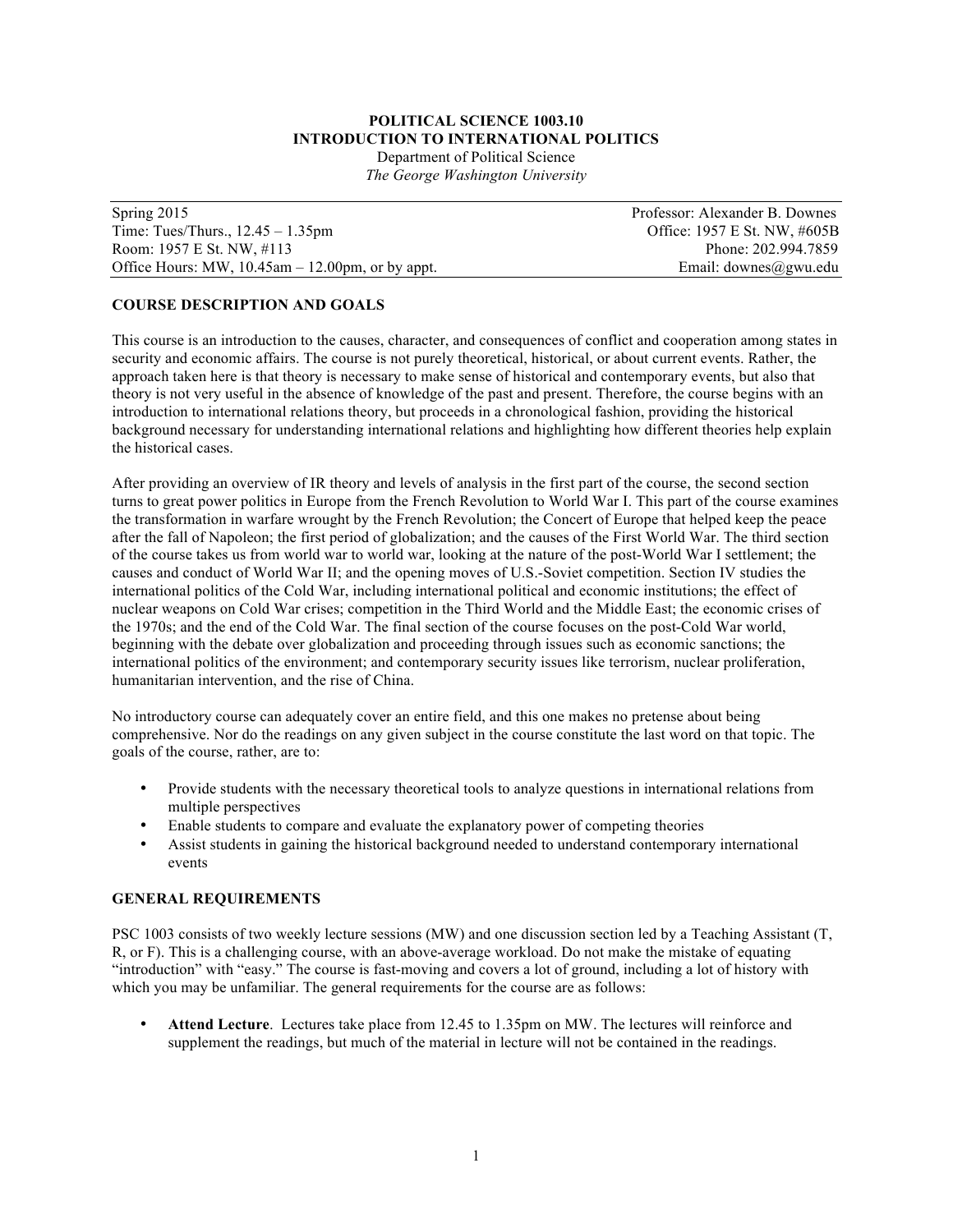- **Complete the Readings**. Put simply, *you must be willing to read to succeed in this course*. Often there are one hundred or more pages of reading per lecture. Doing the reading will also make it easier to follow the lectures (and, of course, the lectures will help you pick out the most important points in the readings). Common myths about the reading include: (1) believing that it is possible to catch up on the readings by cramming prior to an exam; (2) focusing on trivial details rather than the big ideas of each reading; and (3) thinking that it is not worth reading any of the assignments if you cannot read all of them. Be careful not to succumb to these myths. Commit yourself to keep up with the readings; take careful notes; and distill the key arguments made by the authors. Questions to keep in mind while doing the readings are provided in the syllabus for each lecture.
- **Attend (and Participate in) Discussion Section**. All students must attend and actively participate in their discussion section each week. Sections are not another lecture period; they are intended as a time for students to engage with the readings and the ideas contained therein. This is impossible if you have not read the material. Use the questions provided for each lecture as a guide to possible topics for discussion. Your TA may also provide additional questions or ask students to come up with some to guide discussion. A list of the times and locations of all discussion sections is provided below.

## **ASSIGNMENTS AND EVALUATION**

There are four main components to the final semester grade.

- **Participation** (15%): Students are expected to attend every lecture and section meeting as well as do all of the required reading beforehand. Participation grades will be based on:
	- o Attendance (5%)
	- o Participation in Discussion (10%)
- **Three Response Papers** (15%): due in hard copy in lecture on **February 4**, **March 25**, and **April 15**. These short (2 double-spaced pages maximum) papers will respond to specific questions distributed by the teaching staff.
- **Midterm Take-Home Examination I** (30%): 8 double-spaced pages maximum, **due March 4 at 12.45pm** in hard copy in lecture and electronically on SafeAssign. The essay question will be distributed via Blackboard on February 25.
- **Final Examination** (40%): **Monday, May 4, 12.40 – 2.40pm**. Cumulative, closed-book final exam, consisting of short answer questions and essays.

Instructions will be circulated on how to submit your essay to SafeAssign. Note that your paper must be submitted to SafeAssign before class begins, and that your paper is not considered "turned in" until you have provided both a hard copy and an electronic copy.

## **BOOKS**

The following books are required reading and are available for purchase at The George Washington University Bookstore and many online outlets.

Jeffry A. Frieden, *Global Capitalism: Its Fall and Rise in the Twentieth Century* (New York: Norton, 2006).

John Lamberton Harper, *The Cold War* (Oxford: Oxford University Press, 2011).

Henry Kissinger, *Diplomacy* (New York: Simon & Schuster, 1994).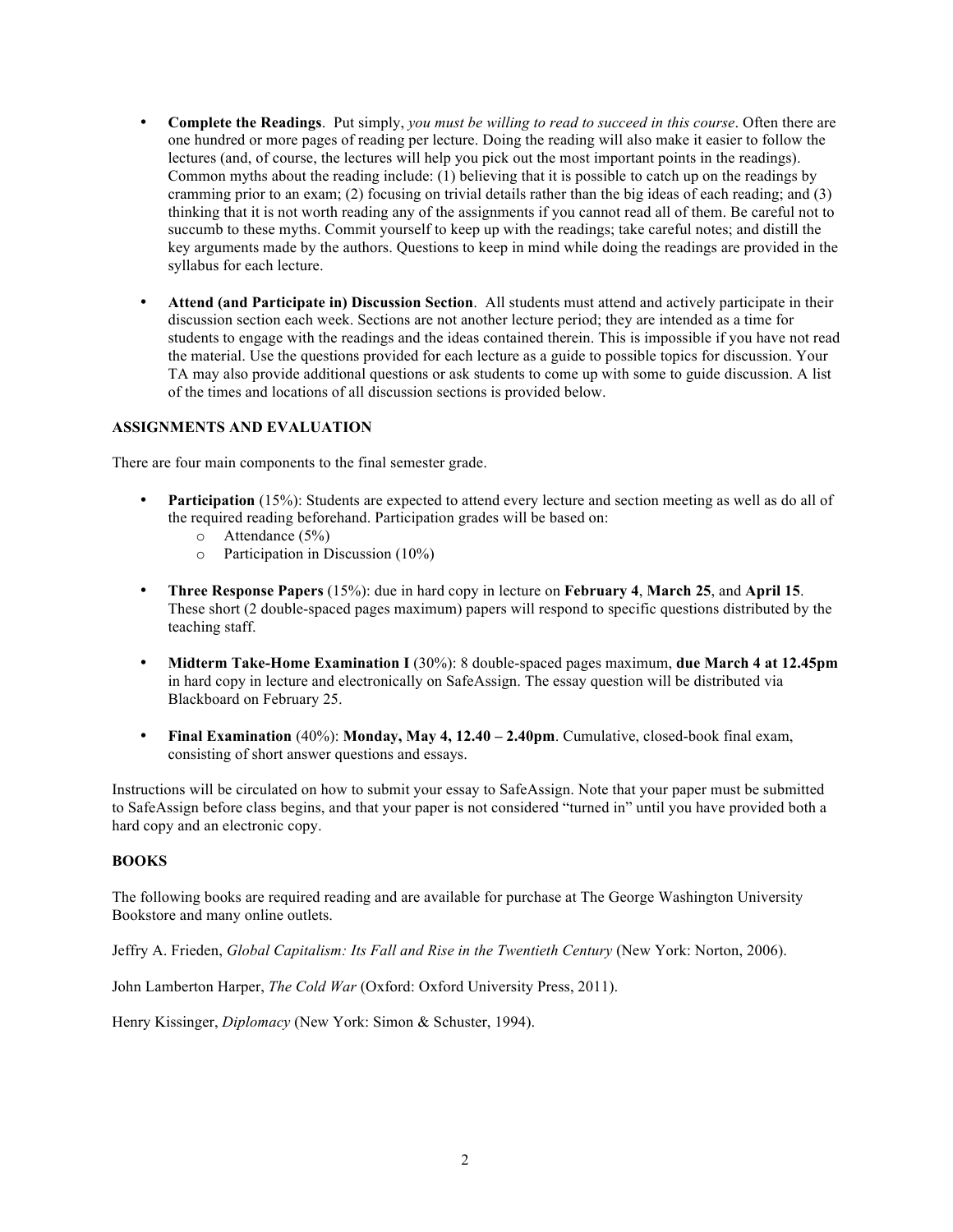## **ARTICLES AND BOOK CHAPTERS**

All of the journal articles and book chapters listed below in the required reading are available online on E-Reserve. These texts are easily obtained through the Blackboard site that has been established for the class. Click on "Blackboard" from the "My GW" page (http://my.gwu.edu), log in, go to the page for this class, and click on "E-Reserves." There are folders for each lecture; inside the folders, readings are listed by the author's last name.

## **ONLINE COURSE TOOLS**

Students will need to purchase access to *Top Hat*, an online course tool that will be used to take attendance and ask questions in lecture. Top Hat costs \$20 per semester or \$38 for a 5-year subscription. Visit https://tophat.com/ for more information. Please wait for further instructions prior to purchasing your account.

## **POLICIES AND RESOURCES**

- **Class Policies**
	- o **Papers**: All papers for this course are expected to be double-spaced, written in 12-point font, have margins of at least 1 inch on all sides, and be stapled. Deviations from this standard are easy to detect and will affect your grade.
	- o **Late Papers and Extensions**: Late papers will be accepted up to 24 hours after the deadline, but one letter grade will be deducted. Papers that are more than 24 hours late will not be accepted and will be given a grade of zero. Exceptions will be made only in cases of incapacitating illness or extraordinary personal or family emergency; if you find yourself in such a situation, consult the instructor and your TA as soon as possible to discuss an extension. Extensions involving illness require documentation from a physician. If you must turn in a paper late it is *your responsibility* to make arrangements to get both an electronic copy and a hard copy to your TA by the deadline.
	- o **Religious Holidays**: Although students are expected to attend every lecture and discussion section, exceptions will of course be made for religious holidays. Students who know they will miss class owing to observance of a religious holiday need to notify the instructor during the first week of the semester. The list of approved holidays is available here: http://students.gwu.edu/accommodations-religious-holidays.
	- o **Exams**: Students must take the final exam at the time and date assigned by the Academic Scheduling Office. Students who have three final exams on one day may petition for one of them to be rescheduled. Note that this must be done at least three weeks prior to the last day of classes: see http://registrar.gwu.edu/final-exam-schedule.
	- o **Technology**: You will need an electronic device (cell phone, laptop, iPad) to access *Top Hat*, but otherwise these devices are to be used for note-taking purposes only, not for texting, checking email, Facebook, surfing the web or online shopping. Note that the use of laptops is a privilege that can be taken away if it is abused! If your cell phone rings during lecture, I will answer it for you.
	- o **Email**: Email facilitates certain behaviors that students should avoid. First, always check the syllabus or ask a classmate before emailing the instructor or your TA with a procedural question; often, the answer has already been provided for you. Do not expect to receive a response to a question like "when is the midterm due?" Second, students should communicate professionally with the teaching staff, avoiding informal salutations, casual language, and sloppy punctuation and spelling. We will not respond to disrespectful or inappropriate emails. Third, please keep your communications brief. Complicated questions or issues are best discussed in person in office hours or by appointment.
	- o **Study Groups**: Students may form study groups to help them better understand the material. However, study groups should not be used as a "division of labor" device whereby students read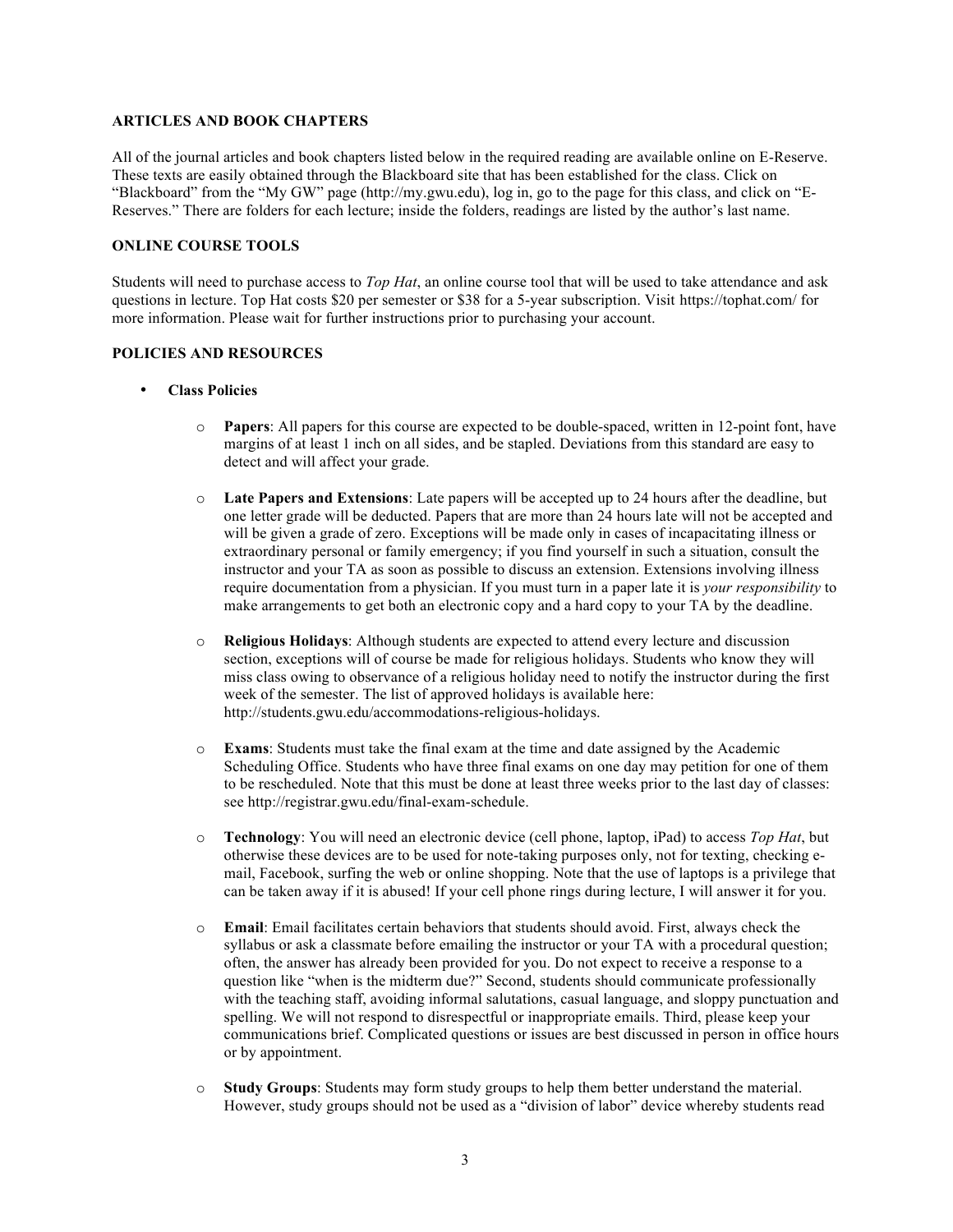only some of the assignments while relying on others to summarize the remaining articles or chapters for them. Use the reading questions and key terms to help guide you through the readings. These questions and terms are not comprehensive, however, and are meant only to help you prepare for sections and exams.

- o **Grade Appeals**: Grades in this course are not negotiable, but if you believe an error has been made in the grading of your assignment, you may appeal. The appeals process is as follows:
	- § You must wait 24 hours before you may appeal.
	- § Submit your appeal in writing to your TA along with the graded assignment. Your TA will respond in writing.
	- **•** If you still believe your work has been mis-graded, you may appeal to the professor. Submit your graded assignment, your original appeal, and your TA's response.
	- § Appeals may result in a higher grade, no change, or a lower grade.
	- § Behave in a respectful manner throughout the process. The teaching staff recognizes the importance of grades to students, but losing your cool will not help your case.
- o **Ideological Perspectives**: I do not care *what* you think, I care *that* you think. My mission is to get you to think critically about important issues in international relations, not convince you that my view is right. There are no right or wrong views, only better or worse arguments. Good arguments require sound logic, solid evidence, and a consideration of alternative explanations.
- **Plagiarism, Cheating, and Academic Integrity**. According to the university's Code of Academic Integrity, "Academic dishonesty is defined as cheating of any kind, including misrepresenting one's own work, taking credit for the work of others without crediting them and without appropriate authorization, and the fabrication of information." For the rest of the code, see http://www.gwu.edu/~ntegrity/code.html. In general, I expect that you will not lie, cheat, steal, or otherwise conduct yourselves dishonorably, and will do something if you observe others engaging in such conduct. All work you submit for this course must be your own; you must properly cite your sources in any written assignment no matter where you find them – that includes on the internet. *I will not tolerate any form of academic dishonesty*. If you are found to have cheated on any assignment, the likely minimum punishment is a failing grade for that assignment. The case may also be referred to the Office of Academic Integrity at the instructor's discretion, depending on the severity of the offense. If you have questions about what constitutes proper use of published or unpublished sources, please ask the instructor or your TA.
- **Disabilities**. GW's Disability Support Services (DSS) provides and coordinates accommodations and other services for students with a wide variety of disabilities, as well as those temporarily disabled by injury or illness. Accommodations are available through DSS to facilitate academic access for students with disabilities. Additional information is available at http://gwired.gwu.edu/dss/.
- **Counseling**. The University Counseling Center (UCC, 202.994.5300) offers 24/7 assistance and referral to address students' personal, social, career, and study skills problems. Services for students include crisis and emergency mental health consultations, confidential assessment, counseling services (individual and small group), and referrals (see http://counselingcenter.gwu.edu/about).
- **Security**. If we experience an emergency during class time, we will try to stay at this location until we hear that we can move about safely. If we have to leave the classroom, we will meet in Rawlins Park (across E Street from the Elliott School) in order to account for everyone and to make certain that everyone is safe. Please refer to Campus Advisories for the latest information on the University's operating status: http://campusadvisories.gwu.edu/.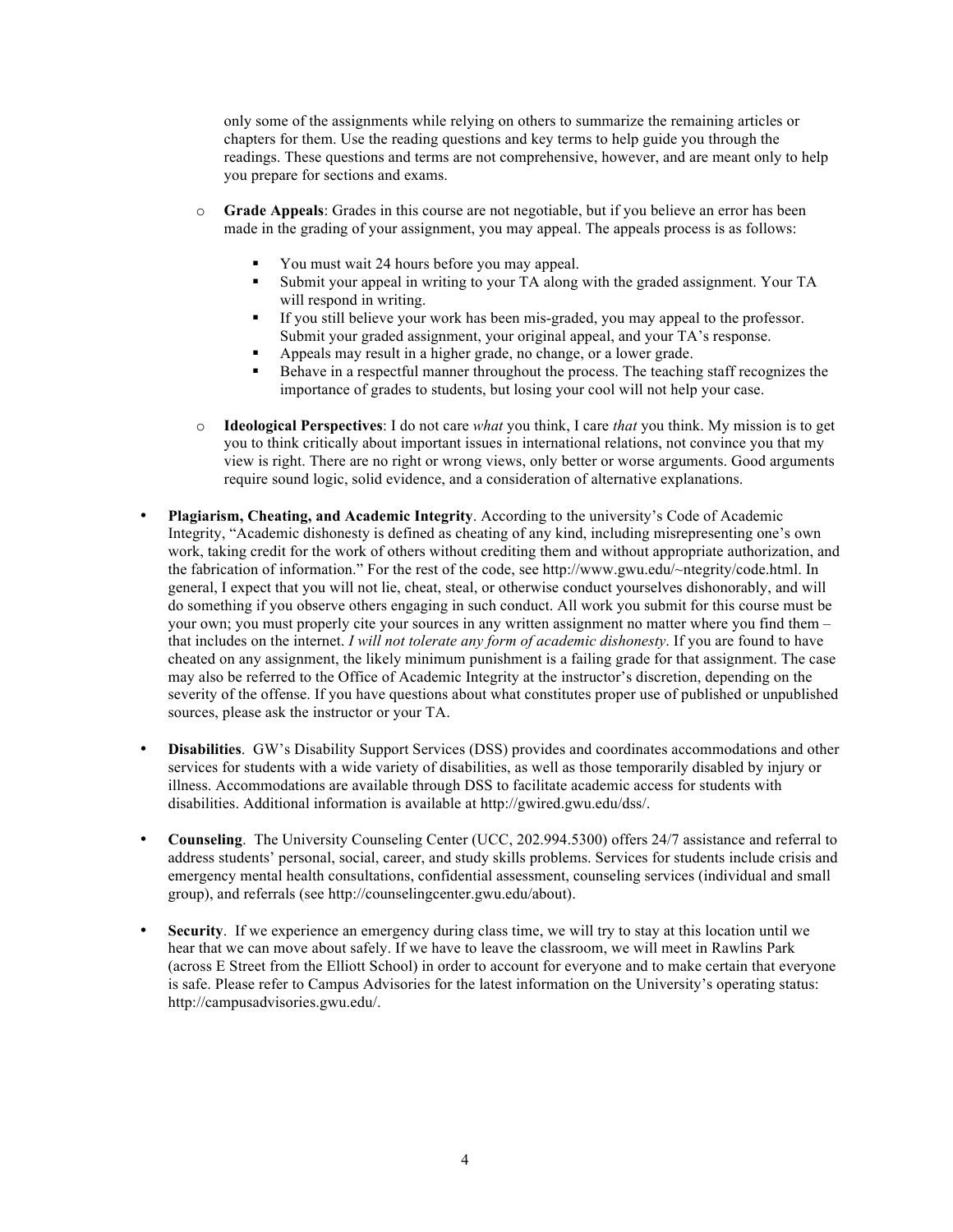# **COURSE CALENDAR**

## **Part I. Introduction and IR Theory**

| 1. January 12 $(M)$ | Course Introduction                          |
|---------------------|----------------------------------------------|
| 2. January 14 (W)   | Overview of IR Theory and Levels of Analysis |
| January 19 $(M)$    | NO CLASS: Martin Luther King Day             |
| 3. January 21 $(W)$ | <b>Realist Theories</b>                      |
| 4. January 26 $(M)$ | Liberal Theories                             |
| 5. January 28 $(W)$ | <b>Constructivist Theories</b>               |
|                     |                                              |

# **Part II. From the French Revolution to World War I**

| The French Revolutionary and Napoleonic Wars, 1789-1815         |
|-----------------------------------------------------------------|
|                                                                 |
|                                                                 |
|                                                                 |
|                                                                 |
|                                                                 |
|                                                                 |
| Downes Make-Up Lecture: IR Theory and the Causes of World War I |
|                                                                 |

# **Part III. From World War I to World War II**

| 11. February 23 $(M)$    | The Interwar Period: Collective Security and the Great Depression |
|--------------------------|-------------------------------------------------------------------|
| 12. February $25 \, (W)$ | The Origins of World War II                                       |
|                          | Take-home Midterm Distributed                                     |
| 13. March 2 (M)          | The Conduct of World War II                                       |
| 14. March 4 (W)          | The End of World War II and the Origins of the Cold War           |
|                          | Take-home Midterm Due                                             |
| March 9                  | NO CLASS: Spring Break                                            |
| March 11                 | NO CLASS: Spring Break                                            |
|                          |                                                                   |

# **Part IV. The Cold War**

| Postwar Political and Economic Institutions: UN and Bretton Woods<br>15. March 16 (M) |  |
|---------------------------------------------------------------------------------------|--|
| 16. March 18 (W)<br>The Nuclear Revolution and Early Cold War Crises                  |  |
| 17. March 23 (M)<br>Dominoes and the Third World: Korea and Vietnam                   |  |
| 18. March 25 (W)<br>The Middle East: Three Crises                                     |  |
| Response Paper #2 Due                                                                 |  |
| Economic Crises of the 1970s<br>19. March 30 (M)                                      |  |
| 20. April $1(W)$<br>The End of the Cold War and Its Consequences                      |  |

## **Part V. The Post-Cold War World**

| 21. April $6(M)$ | Globalization                                          |
|------------------|--------------------------------------------------------|
| 22. April 8 (W)  | Globalization and Its Discontents                      |
| 23. April 13 (M) | <b>Economic Sanctions</b>                              |
| 24. April 15 (W) | The Environment and Climate Change                     |
|                  | Response Paper #3 Due                                  |
| 25. April 20 (M) | Is the World Still Dangerous? Terrorism                |
| 26. April 22 (W) | Is the World Still Dangerous? Nuclear Proliferation    |
| 27. April 27 (M) | An Age of Permanent Crisis? The EU and the Arab Spring |
| 28. April 28 (T) | Make up Day: The End of Unipolarity? The Rise of China |
| 29. April 29 (W) | Designated Monday: Course Wrap-up and Review           |
|                  |                                                        |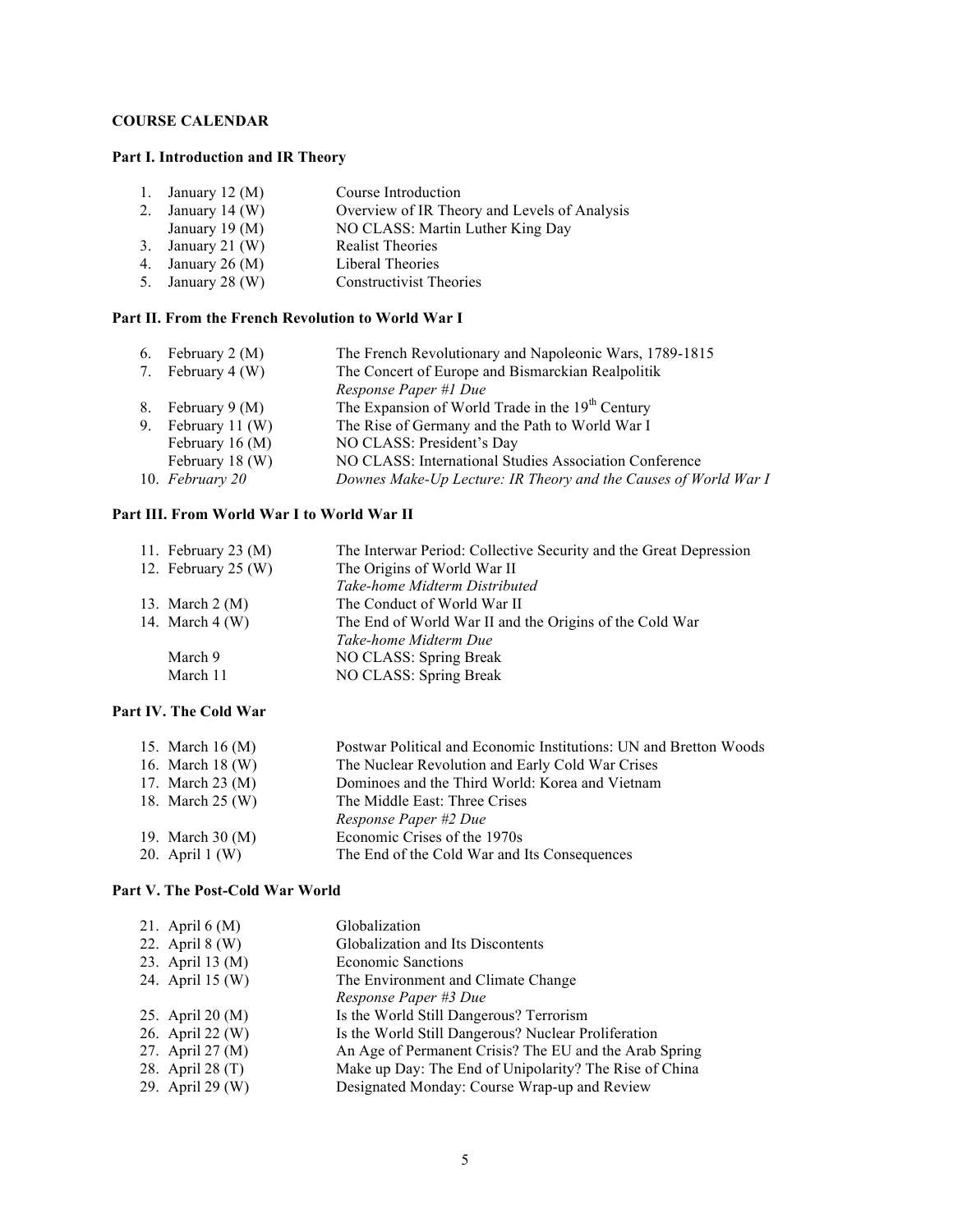# **TEACHING ASSISTANTS**

Chana Solomon-Schwartz (cmss@gwmail.gwu.edu) Miles Evers (mevers@gwu.edu) Seokjoon Kim (kim\_sj@gwmail.gwu.edu)

## **DISCUSSION SECTIONS**

Tuesday (Evers)

- PSC 1003.30, 8.00 8.50am, 1957 E St. NW, 308
- PSC  $1003.31, 9.35 10.25$ am,  $1957 \text{ E }$  St. NW,  $308$
- PSC 1003.34, 11.10am 12.00pm, 1957 E St. NW, 309

Thursday (Solomon-Schwartz)

- PSC 1003.35, 8.00 8.50am, 1957 E St. NW, 308
- PSC 1003.33, 9.35 10.25am, PHIL 416
- PSC 1003.32, 11.10am 12.00pm, DUQUES 359

Friday (Kim)

- PSC 1003.36,  $8.00 8.50$ am,  $1957 \text{ E}$  St. NW,  $310$ <br>• PSC 1003.37,  $9.35 10.25$ am,  $1957 \text{ E}$  St. NW,  $310$
- PSC 1003.37, 9.35 10.25am, 1957 E St. NW, 310
- PSC 1003.38, 11.10am 12.00pm, BELL 106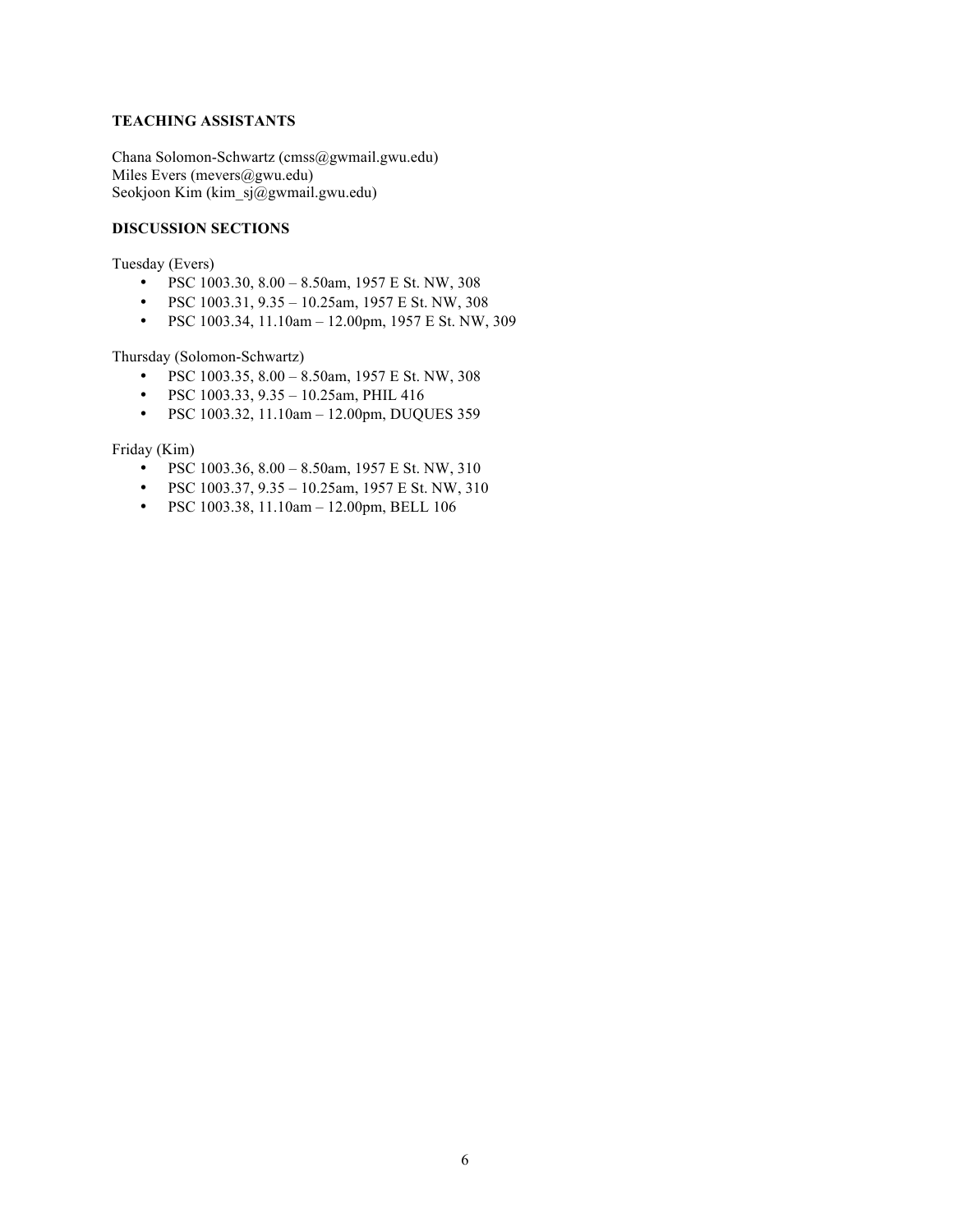## **DETAILED COURSE SCHEDULE**

## **Part I. Introduction**

- 1. Course Introduction January 12
	- No readings assigned.
- 2. An Overview of IR Theory: Two Issues, Three Paradigms, Three Levels of Analysis January 14
	- Kenneth N. Waltz, *Theory of International Politics* (New York: McGraw-Hill, 1979), 1-13.
	- Jack Snyder, "One World, Rival Theories," *Foreign Policy*, no. 145 (November/December 2004): 52-62.
	- Kenneth N. Waltz, *Man, the State, and War: A Theoretical Analysis* (New York: Columbia University Press, 1954), 1-15.
	- James D. Fearon, "Rationalist Explanations for War," *International Organization* 49, no. 3 (Summer 1995): 379-390 only.

## Reading Questions

- What is a theory and why do we need theories?
- What factors do realist, liberal, and constructivist theories of IR emphasize?
- Why are liberal and constructivist theories more optimistic regarding the possibility of international cooperation and change?
- What distinguishes the three "levels of analysis" or "images" from each other?
- What is a rationalist explanation for war?
- What are Fearon's three rationalist explanations for war?<br>• What is the key insight for the causes of war that Fearon.
- What is the key insight for the causes of war that Fearon derives from his bargaining framework?

### Key Terms

- Theory
- Law
- Correlation
- Inductivist illusion
- Anarchy
- Realism
- Liberalism
- Democratic Peace Theory

### No Class: Martin Luther King Day January 19

3. Realist Theories January 21

- Economic Interdependence
- Neoliberal Institutionalism
- Three images
- **Polarity**
- Commitment problem
- Private information
- Issue indivisibility
- Bargaining range

- Charles L. Glaser, "Realism," in Alan Collins, ed., *Contemporary Security Studies*, 3rd ed. (Oxford: Oxford University Press, 2013), 13-27.
- Robert Gilpin, "The Theory of Hegemonic War," *Journal of Interdisciplinary History* 18, no. 4 (Spring 1988): 591-613.
- Thucydides, *History of the Peloponnesian War*, trans. Rex Warner (New York: Penguin, 1954), 400-408 ("The Melian Dialogue").
- James D. Fearon, "Rationalist Explanations for War," *International Organization* 49, no. 3 (Summer 1995): 390-410 only.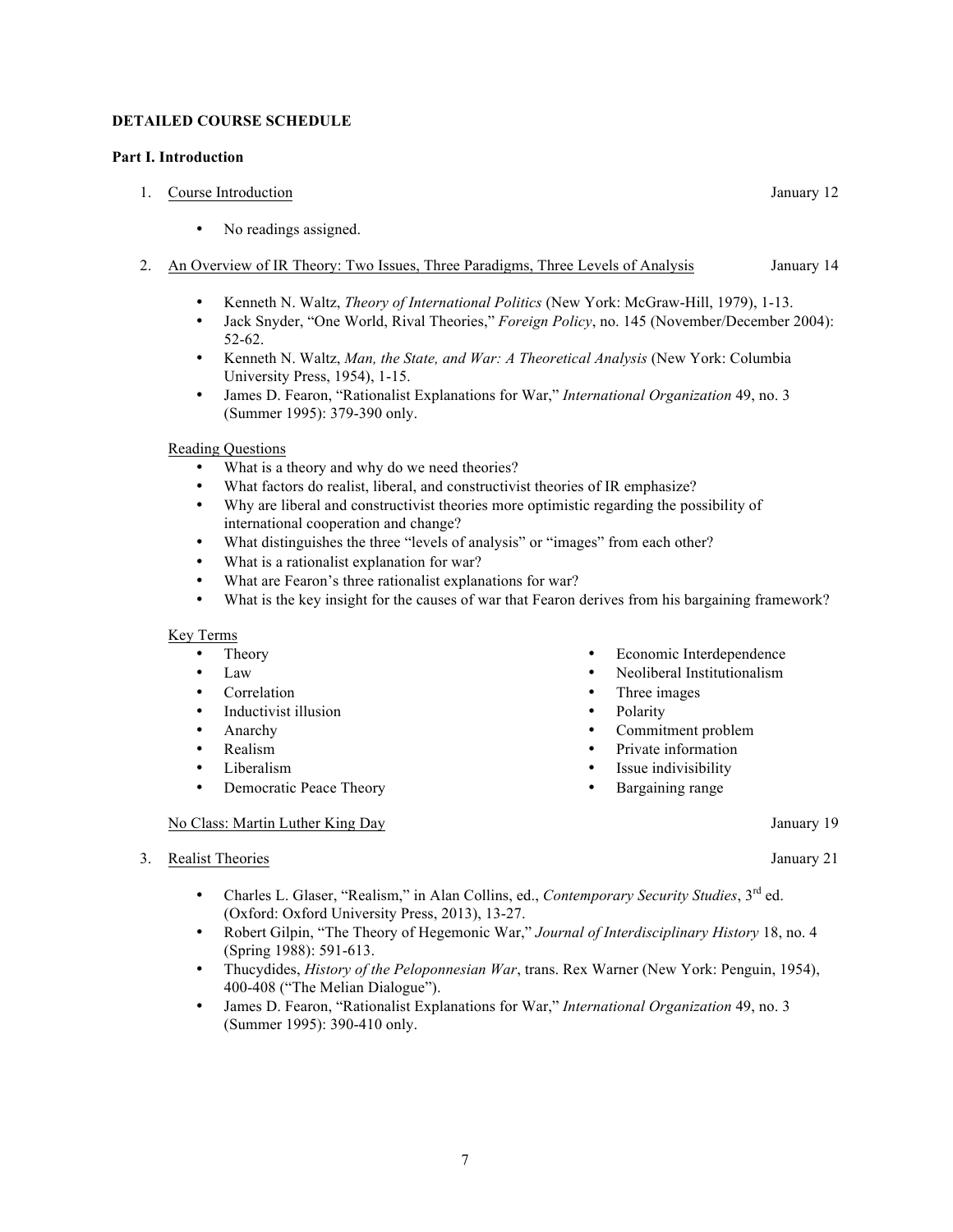- What are the different versions of realism, and how do they differ from one another?
- Which of the realist theories do you find most appealing and/or persuasive?
- Why was the Peloponnesian War a hegemonic war? What other examples of hegemonic wars does Gilpin discuss?
- Has the advent of nuclear weapons rendered hegemonic war obsolete?
- What reasons do the Athenians give to explain why they must subjugate Melos? Why is the Melian Dialogue thought to be a classic exposition of realism?
- Why does Fearon discount issue indivisibility as a rationalist explanation for war? Do you agree with him?
- Do Fearon's rationalist explanations for war have implications for the duration and severity of wars? For example, would a war caused by private information and incentives to misrepresent that information be shorter or longer than a war caused by commitment problems?

## Key Terms

- Defensive Realism
- Offensive Realism<br>• Security dilemma
- Security dilemma
- Offense-defense balance
- Commitment problem
- Private information
- Issue indivisibility
- Bargaining range
- Incentives to misrepresent
- Spiral model
- Preemptive war
- Preventive war
- Hegemonic war
- Athens
- Sparta
- Peloponnesian War

### 4. Liberal Theories January 26

- Robert O. Keohane, "International Institutions: Can Interdependence Work?" *Foreign Policy* no. 110 (Spring 1998): 82-96.
- Dale C. Copeland, *Economic Interdependence and War* (Princeton, N.J.: Princeton University Press, 2015), 18-27.
- Bruce Russett, *Grasping the Democratic Peace: Principles for a Post-Cold War World* (Princeton, N.J.: Princeton University Press, 1993), 24-42.

## Reading Questions

- How does neoliberal institutionalism differ from neorealism?
- What are some of the benefits of international institutions that facilitate cooperation?
- What are relative gains, and why are they thought to inhibit cooperation?
- What does Keohane highlight as a major potential problem for international institutions that could undermine their legitimacy and effectiveness?
- What are the various mechanisms through which interdependence is thought to inhibit war?
- How is joint democracy thought to inhibit war?

## Key Terms

- Absolute gains vs. relative gains
- International regimes
- Checks and balances

## 5. Constructivist Theories January 28

- Alexander Wendt, "Anarchy is What States Make of It: The Social Construction of Power Politics," *International Organization* 46, no. 2 (Spring 1992): 391-425.
- John Mueller, *Retreat from Doomsday: The Obsolescence of Major War* (New York: Basic Books, 1989), Forward (unpaginated), Preface (pp. ix-xii), and Introduction (pp. 3-13).
- Nina Tannenwald, "The Nuclear Taboo: The United States and the Normative Basis of Nuclear Non-Use," *International Organization* 53, no. 3 (Summer 1999): 433-68.

• Cultural/normative model of DP • Structural/institutional model of DP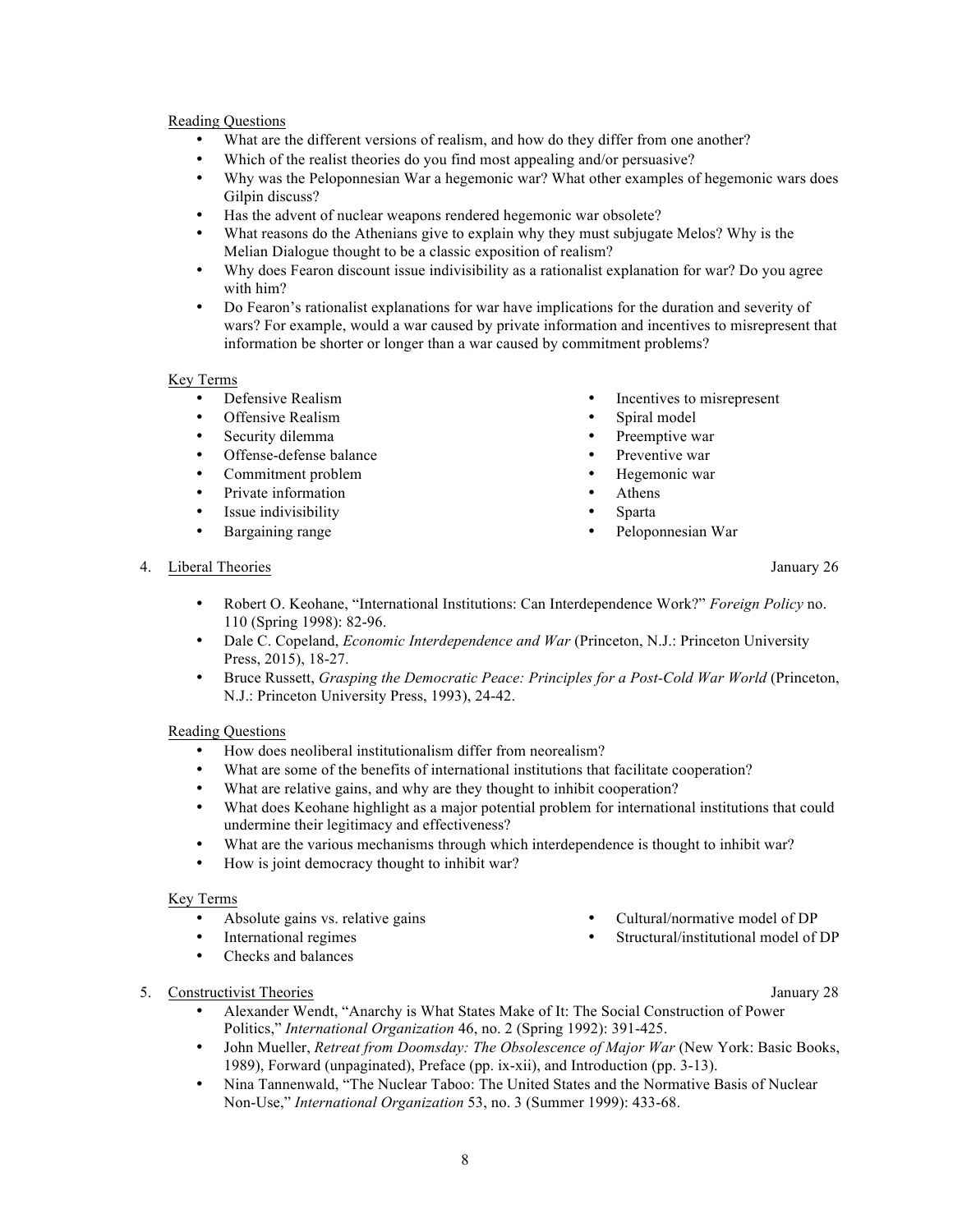- How is Wendt's structural constructivism similar to—and different from—neorealism?
- What does Wendt say must be added to Waltz's conception of structure?
- Why does Wendt say there can be three types of anarchies rather than one?<br>• What does Mueller mean when he says that "war is merely an idea an inst
- What does Mueller mean when he says that "war is merely an idea—an institution?"
- Has major war died out among the great powers? Why? Is Mueller's explanation for this correct?
- According to Tannenwald, what are the three types of effects that norms can have? How do they work?
- According to Tannenwald, why is the Vietnam War a "good test" of the nuclear taboo?
- How has the nuclear taboo facilitated the use of other highly destructive weapons?
- Do you agree that the United States would never use a nuclear weapon in anger in a future conflict?

## Key Terms

- Identity
- Endogenous vs. exogenous
- Norm
- Nuclear taboo
- Regulative, constitutive, and permissive effects (of norms)

## **Part II. From Napoleon to World War I**

## 6. The French Revolutionary and Napoleonic Wars February 2

- Carl von Clausewitz, *On War*, ed. Michael Howard and Peter Paret (Princeton, N.J.: Princeton University Press, 1976), 579-594.
- Michael Howard, *War in European History* (Oxford: Oxford University Press, 1976), 75-93.
- John J. Mearsheimer, *The Tragedy of Great Power Politics* (New York: Norton, 2001), 267-288.

## Reading Questions

- What is the difference between "absolute" and "real" war for Clausewitz? What prevents real war from approaching the absolute?
- What is the governing principle that guides the level of effort in warfare?
- What differentiates European warfare prior to the French Revolution from warfare thereafter?
- Why didn't the European great powers balance effectively against France until 1813? In general, when do states prefer to balance or buckpass?

## Key Terms

- Nationalism
- Absolute and real war<br>• Levée en masse
- Levée en masse
- Carl von Clausewitz
- Napoleon Bonaparte
- Balancing
- **Buckpassing**
- Continental System
- Balanced and unbalanced multipolarity

## 7. The Concert of Europe and Bismarckian Realpolitik February 4

- Kissinger, *Diplomacy*, 78-102, 120-167.
- Richard B. Elrod, "The Concert of Europe: A Fresh Look at an International System," *World Politics* 28, no. 2 (January 1976): 159-74.
- Gordon A. Craig and Alexander L. George, "Balance of Power, 1815-1914: Three Experiments," in Craig and George, *Force and Statecraft: Diplomatic Problems of Our Time*, 3<sup>rd</sup> ed. (New York: Oxford University Press, 1995), 25-42.

• Operation Duck Hook

• "Taboo talk"

Logic of appropriateness Logic of consequences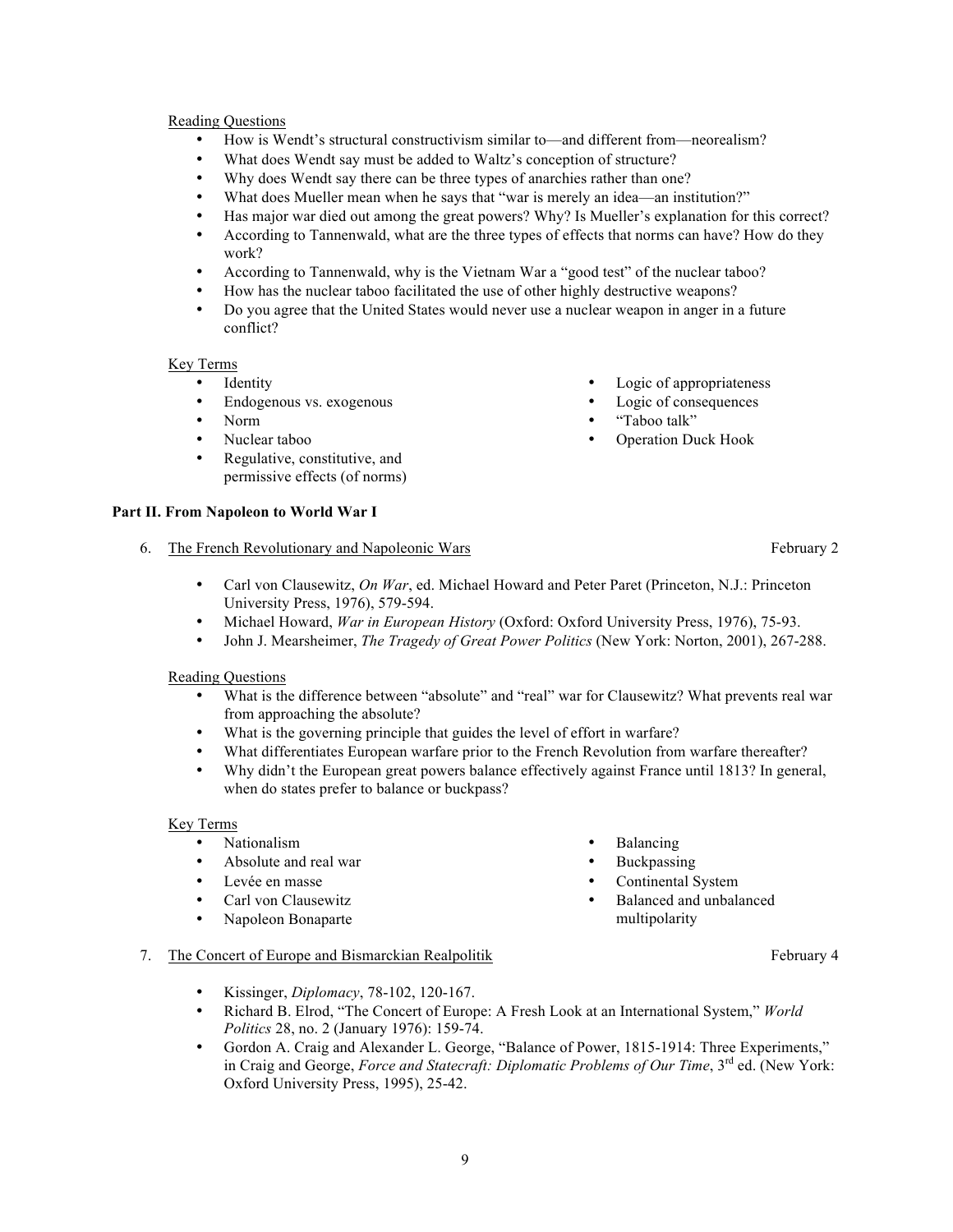- What is international stability?
- According to Elrod, what were the essential features of the Concert of Europe that helped keep the peace among Europe's great powers?
- Which of the three periods discussed in the reading 1815-1854 (the Concert of Europe), 1870- 1890 (Bismarckian Realpolitik), or 1890-1914 (the pre-World War I era) – was the most stable?
- Which of the major theories we encountered in Part I of the class are most helpful in explaining periods of peace in nineteenth century Europe?
- Are the causes of stability the same today as they were in the nineteenth century?

## Key Terms

- Klemens von Metternich
- German Confederation
- Congress of Vienna
- Quadruple Alliance
- Holy Alliance
- Napoleon III
- Crimean War
- War of Italian Unification
- "Splendid isolation"
- Otto von Bismarck
- Wars of German Unification
- Three Emperor's League
- Realpolitik
- **Eastern Question**
- Russo-Turkish War, 1877-78
- Congress of Berlin
- Triple Alliance
- Reinsurance Treaty

# 8. The Expansion of World Trade in the 19<sup>th</sup> Century February 9

- Frieden, *Global Capitalism*, 1-11, 13-33, 39-50, 77-79, 105-123.
- Stephen D. Krasner, "State Power and the Structure of International Trade," *World Politics* 28, no. 3 (April 1976): 317-337 only.
- Arthur Stein, "The Hegemon's Dilemma: Great Britain, the United States, and the International Economic Order," *International Organization* 38, no. 2 (1984): 355-373 only.

### Reading Questions

- What is globalization? Which factors were the most important in the rise of globalization and free trade in the nineteenth century?
- What is Frieden's argument about the relationship between nations' integration into the global market and their economic development?
- Does international trade encourage or discourage war?
- What is a hegemon and what does Stein mean by the "hegemon's dilemma"?
- What sort of international system most encourages trade? Is a hegemon required?

### Key Terms

- Globalization
- Mercantilism
- Specialization/division of labor
- Gold Standard
- Corn Laws
- Cobden-Chevalier Treaty
- Price-specie flow mechanism
- David Ricardo
	- Hegemon
- Hegemonic stability theory

Comparative advantage

- Heckscher-Ohlin theory
- Stolper-Samuelson theory
- 9. The Rise of Germany and the Path to World War I February 11
	-

- Kissinger, *Diplomacy*, 168-217.
- Michael Howard, *War in European History* (Oxford: Oxford University Press, 1976), 94-115.
- Geoffrey Wawro, *Warfare and Society in Europe, 1792-1914* (London: Routledge, 2000), 176- 225.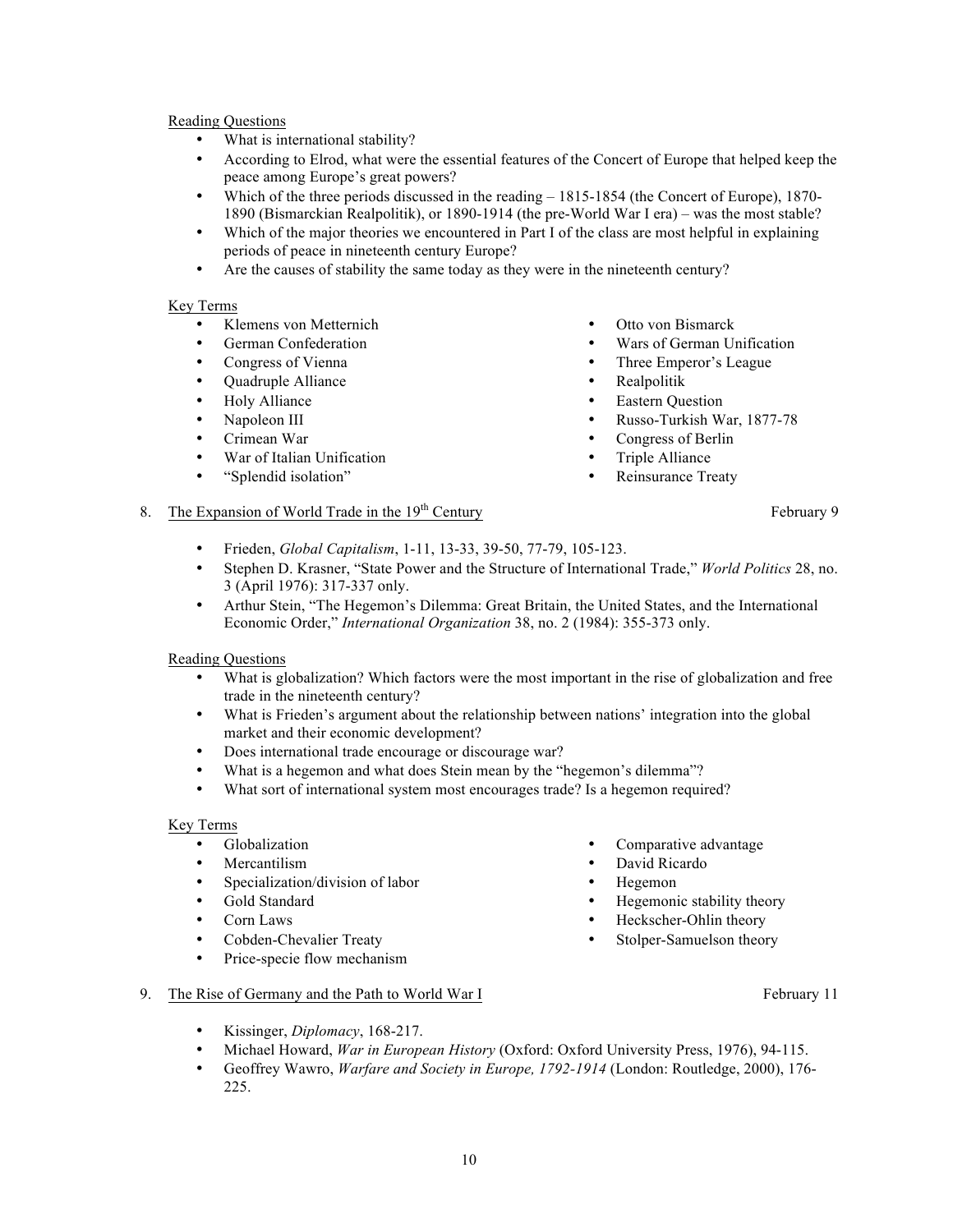- What were some of the crucial technological innovations of the second half of the nineteenth century, and how did they influence the conduct of war?
- What were the key diplomatic realignments among the European great powers after the dismissal of Bismarck? Why did they occur?
- What was the German war plan on the eve of the Great War? What were its political premises? Were these premises realistic?

### Key Terms

- Alsace-Lorraine
- Reinsurance Treaty
- "Splendid isolation"
- Entente Cordiale
- First and Second Moroccan Crises
- Crowe Memorandum
- Bosnian Crisis
- Schlieffen Plan
- Weltpolitik
- Plan XVII
- Russia's "Great Program"

### No Class: President's Day February 16

- Archduke Franz Ferdinand
- Gavrilo Princip
- The Low Countries
- Triple Entente
- Triple Alliance
- **July Crisis**
- The "blank check"
- Tirpitz's "risk theory"
- Dreadnought
- Race to the sea
- No Class: International Studies Association Annual Meeting February 18
- 10. Make-Up Lecture: International Relations Theory and the Origins of World War I February 20
	- Jack Snyder, "Civil-Military Relations and the Cult of the Offensive, 1914 and 1984," *International Security* 9, no. 1 (Summer 1984): 108-137.
	- Scott D. Sagan, "1914 Revisited: Allies, Offense, and Instability," *International Security* 11, no. 2 (Fall 1986): 151-171.
	- Dale C. Copeland, *The Origins of Major War* (Ithaca, N.Y.: Cornell University Press, 2000), 56- 78.

### Reading Questions

- According to Snyder, what was the source of the offensive war plans of great power militaries before World War I? What is Sagan's view and how is it different? Which is more convincing?
- Can World War I be explained by a single "image," or are multiple levels of analysis needed?
- Why does Copeland argue that "only Germany can be considered responsible for wanting and bringing on major war"?
- Is there a "rationalist" explanation for World War I? If so, what is it?
- Was World War I inevitable? If so, what kept it from breaking out prior to 1914?

- Offense-defense balance
- Security dilemma
- Cult of the offensive
- Parochial organizational interests
- Plan 17
- Preventive war
- Kaiser Wilhelm II
- Theobald von Bethmann-Hollweg
- Helmuth von Moltke (the younger)
- Russia's "Great Program"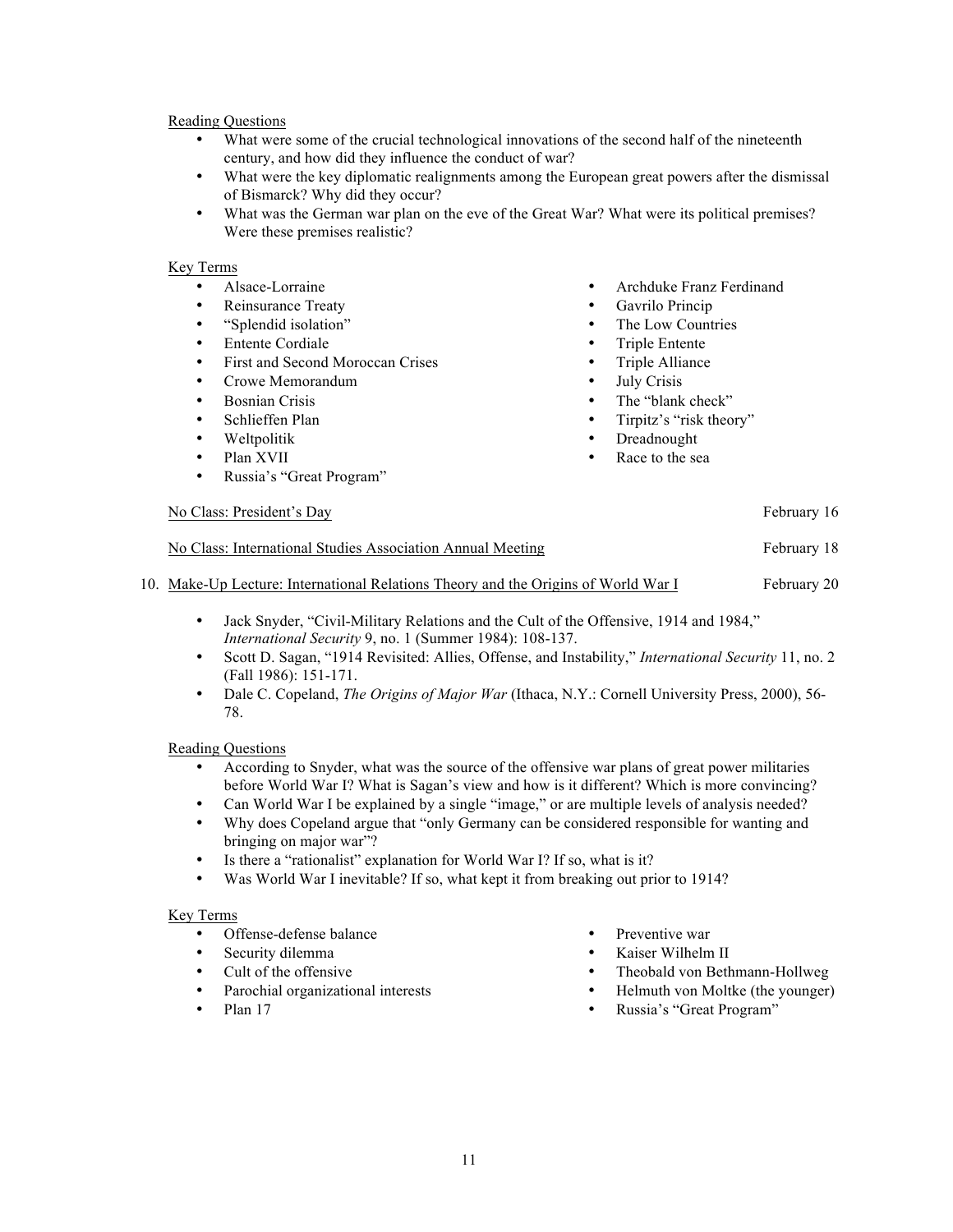# **Part III. From World War I to World War II**

# 11. The Interwar Period: Collective Security and the Great Depression February 23

- Kissinger, *Diplomacy*, 218-287.
- 
- Frieden, *Global Capitalism*, 127-154, 173-194.<br>• Arthur Stein. "The Hegemon's Dilemma: Great • Arthur Stein, "The Hegemon's Dilemma: Great Britain, the United States, and the International Economic Order," *International Organization* 38, no. 2 (1984): 373-376 only.
- Charles P. Kindleberger, *The World in Depression, 1929-1939* (Berkeley: University of California Press, 1973), 288-305.

# Reading Questions

- What were the main features of the Treaty of Versailles? Did the treaty help create conditions that destroyed the peace?
- What were the key features of the League of Nations? Why did it fail to prevent aggression and ultimately another world war?
- What caused the Great Depression? What role did the gold standard play in the Depression?<br>• According to beganning stability theory, how could the Great Depression have been avoided
- According to hegemonic stability theory, how could the Great Depression have been avoided or shortened?

## Key Terms

- Treaty of Versailles
- Collective security
- League of Nations
- Fourteen Points
- Self-determination
- Reparations
- Locarno Pact
- Gustav Streseman
- Kellogg-Briand Pact
- **Hyperinflation**
- John Maynard Keynes
- Smoot-Hawley Tariff
- Lender of last resort
- Great Depression
- Countercyclical lending

## 12. The Origins of World War II February 25

- Kissinger, *Diplomacy*, 288-318, 332-368.
- Scott D. Sagan, "Origins of the Pacific War," *Journal of Interdisciplinary History* 18, no. 4 (Spring 1988): 893-922.

## Reading Questions

- Would World War II have occurred without Adolf Hitler or Nazi ideology?
- How and why did the Allies appease Hitler in the 1930s? Were their decisions rational given the information available to them at the time?
- Why did Stalin agree to the Molotov-von Ribbentrop Pact?
- Do you see the spiral model or the deterrence model as a better explanation for the outbreak of war? Is your judgment different for the causes of the war in Europe versus the causes in the Far East?

- Lebensraum
- Anschluss
- Rhineland<br>• Maginet I
- Maginot Line
- Sudetenland
- Tripartite Pact
- Russo-Finnish War
- Molotov-von Ribbentrop Pact
- Munich Agreement
- Clean slate debate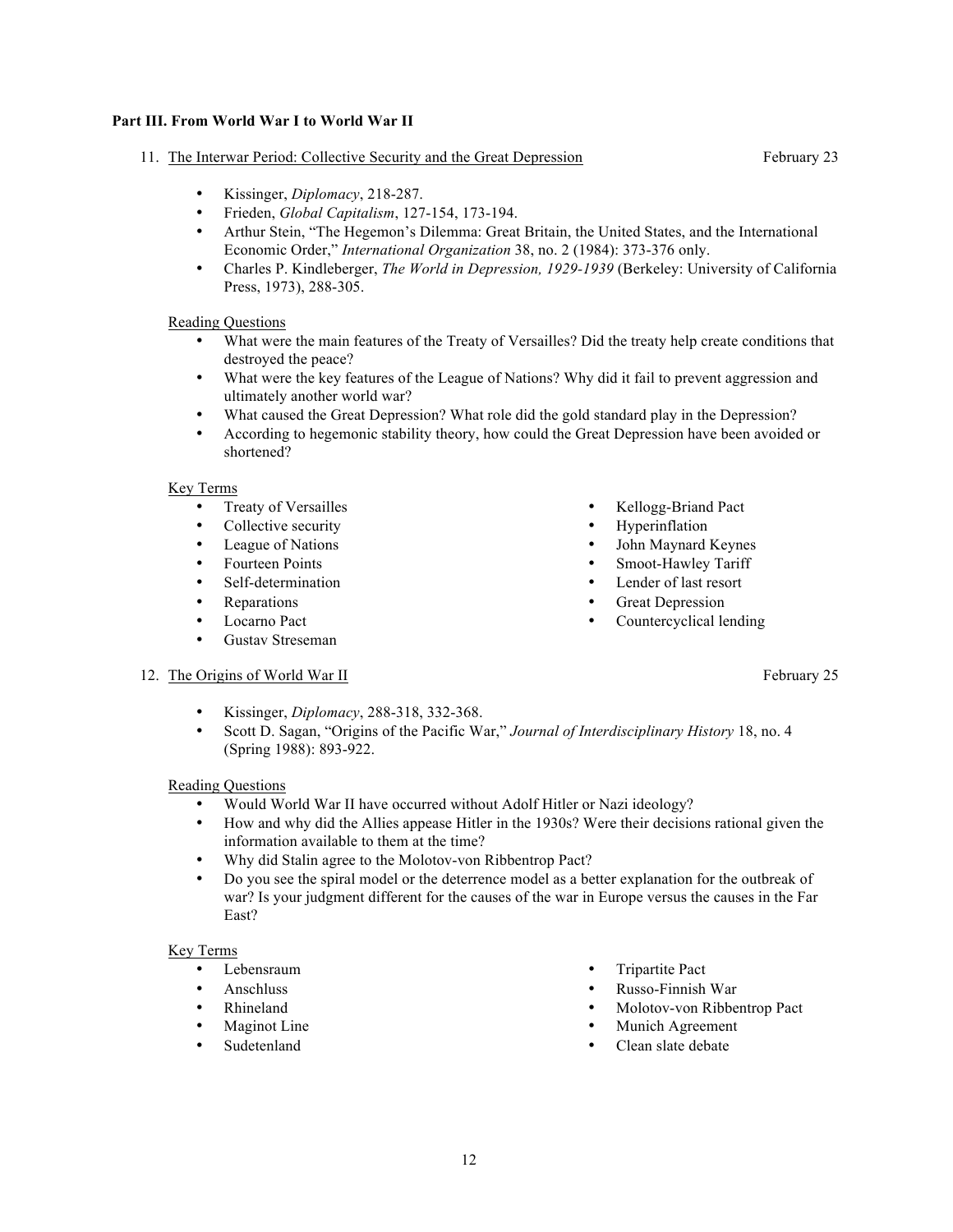## 13. The Conduct of World War II March 2 and 2 and 2 and 2 and 2 and 2 and 2 and 2 and 2 and 2 and 2 and 2 and 2 and 2 and 2 and 2 and 2 and 2 and 2 and 2 and 2 and 2 and 2 and 2 and 2 and 2 and 2 and 2 and 2 and 2 and 2 an

- Timothy Snyder, *Bloodlands: Europe between Hitler and Stalin* (New York: Basic Books, 2010), 187-223, 253-276.
- Alexander B. Downes, *Targeting Civilians in War* (Ithaca, N.Y.: Cornell University Press, 2008), 115-155.

## Reading Questions

- How was the conduct of World War II different from that of World War I? How was it similar?
- Why did the German blitzkrieg fail in the Soviet Union when it worked so brilliantly in France?
- Why was it so difficult to bomb military targets in Japan? Why was Japan such an inviting target for incendiary bombing?
- Is the era of bombing civilians over? Could such a thing ever happen again in contemporary wars?
- Is there such a thing as a "civilian" in total wars like World War II?

## Key Terms

- Operation Barbarossa<br>• Operation Reinhard
- Operation Reinhard<br>• Einsatzgruppen
- Einsatzgruppen
- Blitzkrieg
- Babi Yar
- Holocaust
- Concentration camp
- Treblinka
- Auschwitz
- Heinrich Himmler
- Strategic bombing
- Operation Meetinghouse
- Curtis LeMay
- **Battle of Britain**
- The Blitz
- B-29

## 14. The End of World War II and the Origins of the Cold War March 4

- Harper, *Cold War*, 16-89.
- Telegram, George Kennan to George Marshall ("The Long Telegram"), Department of State, February 22, 1946.
- "A Report to the National Security Council NSC 68," April 12, 1950, 7-12 (part IV, "The Underlying Conflict…") and 48-60 (part IX, "Possible Courses of Action," from "The First Course").
- The Novikov Telegram, September 27, 1946.

## Reading Questions

- Was the Cold War an inevitable by-product of the geopolitical situation and the balance of power between the United States and the Soviet Union in 1945? Or were non-structural factors, like ideology and personality, the key drivers of hostility?
- Was the United States or the Soviet Union more responsible for the Cold War? Or were both equally responsible?
- Why did the United States launch the Truman Doctrine and the Marshall Plan?
- What was the ultimate goal of U.S. policy towards the Soviet Union containment or rollback?
- What does Ambassador Novikov get right in his telegram? What does he get wrong?

- Halford Mackinder
- Morgenthau Plan
- Yalta
- Potsdam
- Containment
- George Kennan
- Novikov Telegram
- Cominform
- Iron Curtain
	- Spheres of influence
- NSC-68
- NATO
- Truman Doctrine
- Marshall Plan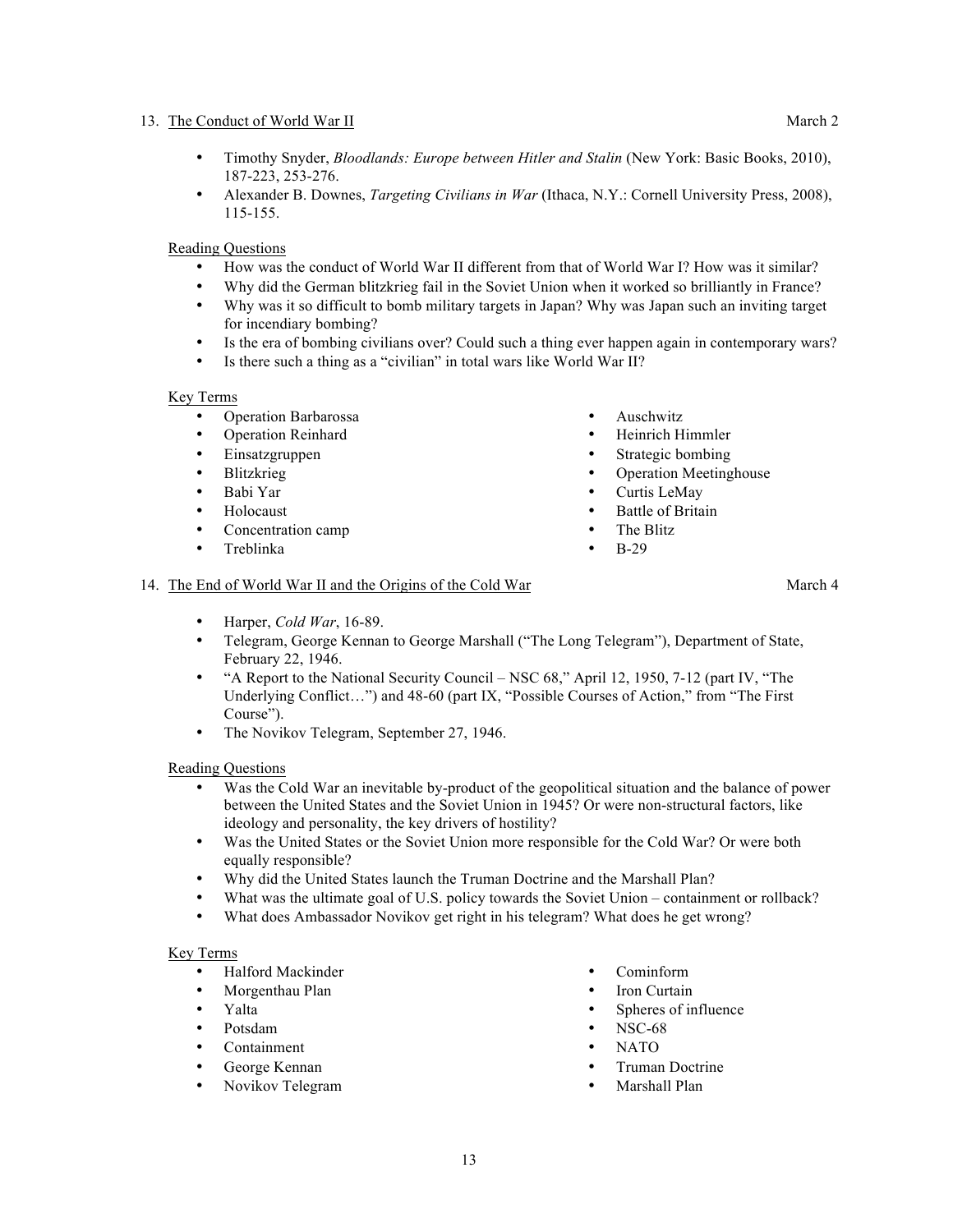## Spring Break: No Class March 9-13

## **Part IV. The Cold War**

## 15. Postwar Political and Economic Institutions: The UN and Bretton Woods March 16

- Frieden, *Global Capitalism*, 253-300.
- John H. Barton, Judith L. Goldstein, Timothy E. Josling, and Richard H. Steinberg, *The Evolution of the Trade Regime: Politics, Law, and Economics of the GATT and the WTO* (Princeton, N.J.: Princeton University Press, 2006), 27-60.
- Arthur Stein, "The Hegemon's Dilemma: Great Britain, the United States, and the International Economic Order," *International Organization* 38, no. 2 (1984): 376-386 only.
- Robert O. Keohane, *After Hegemony: Cooperation and Discord in the World Political Economy* (Princeton, N.J.: Princeton University Press, 1984), 85-97, 107-109.

Reading Questions

- How does the United Nations differ from the League of Nations in terms of its organization and its approach to collective security?
- What were the objectives of the GATT?<br>• What is an international regime? Accord
- What is an international regime? According to Keohane, why did such regimes emerge after World War II?

### Key Terms

- Bretton Woods System
- GATT
- IMF
- World Bank
- Marshall Plan
- United Nations Security Council
- OECD
- European Coal and Steel Community
- European Economic Community

## 16. The Nuclear Revolution and Early Cold War Crises March 18

- Harper, *Cold War*, 110-137.
- Robert Jervis, *The Meaning of the Nuclear Revolution: Statecraft and the Prospect of Armageddon* (Ithaca, N.Y.: Cornell University Press, 1989), 1-45.
- Daryl G. Press, *Calculating Credibility: How Leaders Assess Military Threats* (Ithaca, N.Y.: Cornell University Press, 2005), 117-141.

### Reading Questions

- According to Jervis, how have nuclear weapons changed international politics?
- What is the stability-instability paradox?
- What was the nuclear balance between the United States and the Soviet Union in the late 1950s and early 1960s? How did it influence U.S. policymakers' perceptions of the credibility of Soviet threats?
- Did Soviet missiles in Cuba actually change the strategic balance between the United States and the Soviets? If not, why were U.S. leaders so concerned about them?

- The Nuclear Revolution
- Mutually Assured Destruction
- Stability-Instability Paradox
- Hydrogen bomb
- First strike
- Secure second strike capability
- Hungarian uprising
- Bay of Pigs invasion
- Nikita Khrushchev
- **Deterrence**
- Compellence
- **Berlin Crisis**
- Cuban Missile Crisis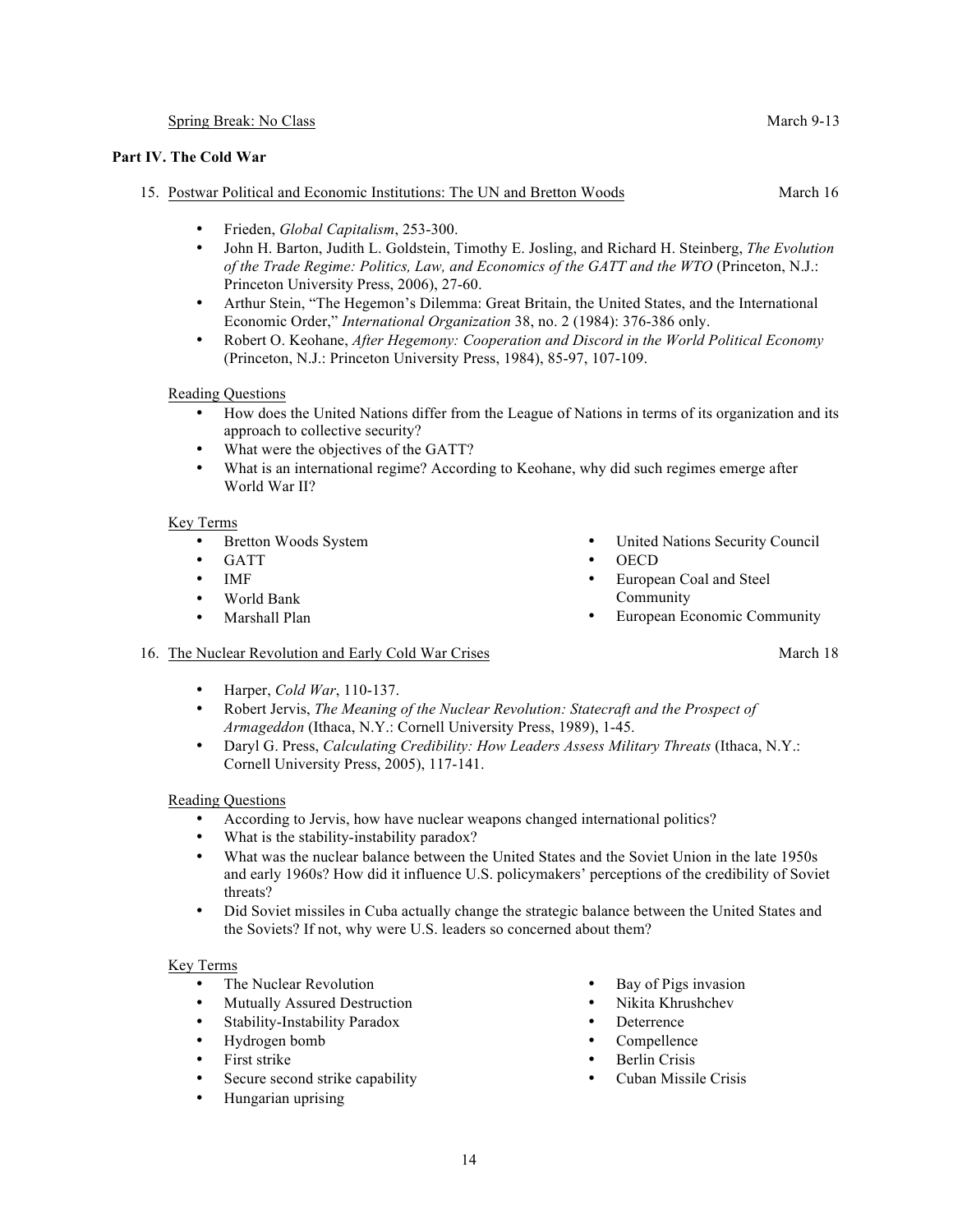## 17. Dominoes and the Third World: Korea and Vietnam March 23

- Harper, *Cold War*, 90-109, 138-163.
- Fredrik Logevall, *The Origins of the Vietnam War* (Harlow: Pearson, 2001), 58-82.

## Reading Questions

- Which factors best explain why the United States intervened in military conflicts in Asia?
- Do you agree with Thomas Schelling that a state's reputation for upholding its commitments "is one of the few things worth fighting over?"
- Why did realists like Hans Morgenthau and Kenneth Waltz oppose the Vietnam War?
- Why did the United States find it so difficult to prevail in Vietnam?

### Key Terms

- Kim Il Sung
- Syngman Rhee
- Gen. Douglas MacArthur<br>• Inchon
- Inchon<br>• Ho Chi
- Ho Chi Minh
- Ngo Dinh Diem
- Viet Minh/Viet Cong
- Gulf of Tonkin
- Pleiku
- Rolling Thunder
- Tet Offensive
- Robert McNamara
- Domino Theory
- **Credibility**

# 18. The Middle East: Three Crises March 25

- Richard K. Betts, *Surprise Attack: Lessons for Defense Planning* (Washington, D.C.: Brookings Institution, 1982), 63-80.
- Avi Shlaim, *War and Peace in the Middle East: A Critique of American Policy* (New York: Viking, 1994), 37-59.
- Benny Morris, *Righteous Victims: A History of the Zionist-Arab Conflict, 1881-1999* (New York: Alfred A. Knopf, 1999), 315 (map), 327-343.

## Reading Questions

- Why did Egypt and Syria launch the Yom Kippur War after being so thoroughly defeated in the Six Day War?
- What have been the most important factors driving U.S. foreign policy in the Middle East over the last several decades?
- What problems did Israel's conquest of the West Bank and Gaza in the Six Day War cause both for Israel and the broader Middle East?
- What has the role of the superpowers been in Middle East crises and wars?

### Key Terms

- Gamel Abdel Nasser
- Golda Meir
- Anwar Sadat
- Camp David Accords
- Six Day War
- Yom Kippur War
- War of Attrition
- West Bank

### 19. Economic Crises of the 1970s: Oil and Bretton Woods March 30

- Frieden, *Global Capitalism*, 339-360, 363-372.
- Daniel Yergin, *The Prize: The Epic Quest for Oil, Money, and Power* (New York: Free Press, 2008), 570-591, 595-614.
- Robert O. Keohane, *After Hegemony: Cooperation and Discord in the World Political Economy* (Princeton, N.J.: Princeton University Press, 1984), 220-237.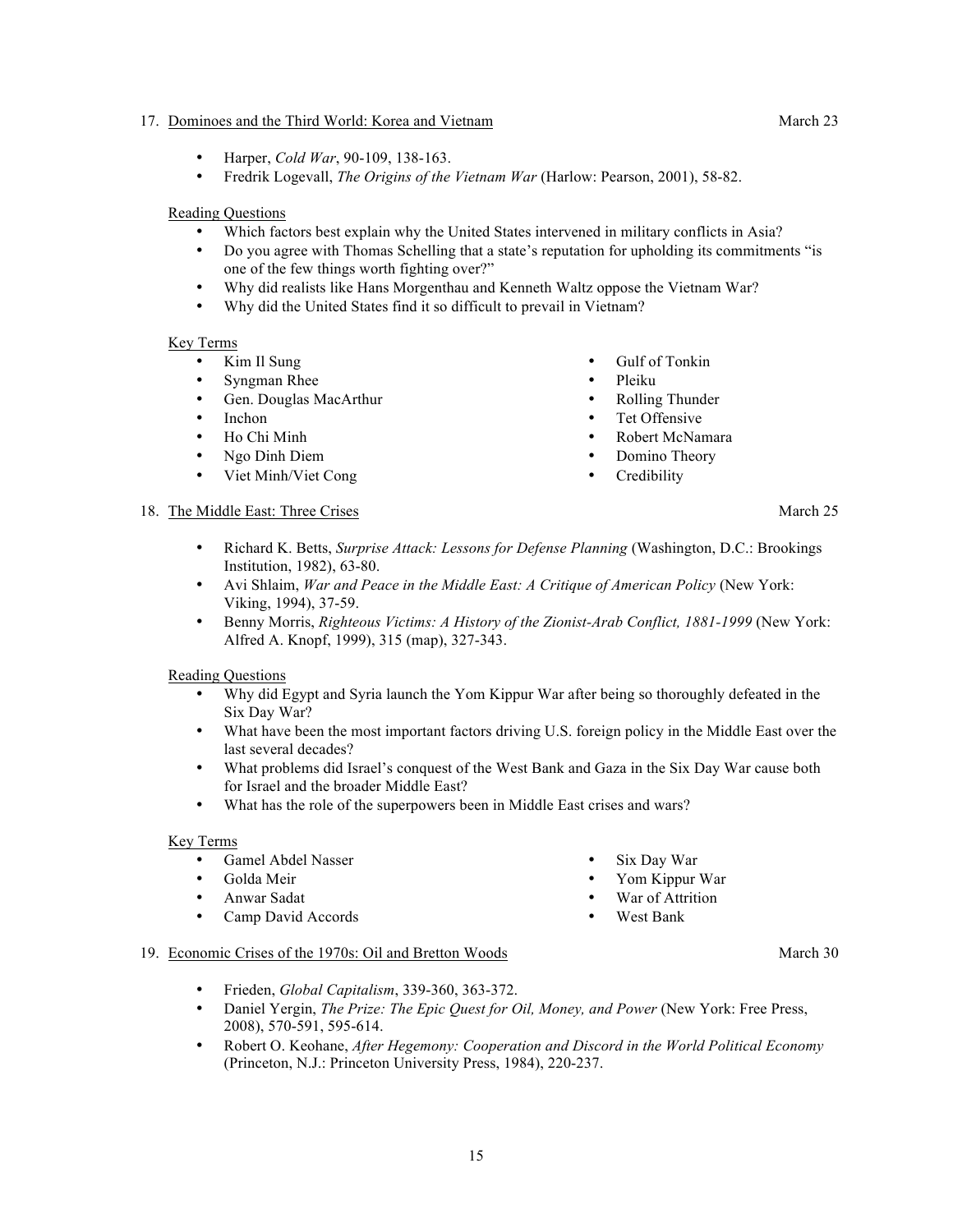- Why did the United States go off the gold standard in 1971?
- According to Frieden, what economic development strategies did many newly independent African and Asian states select and why?
- What were some of the problems associated with import substitution industrialization (ISI)?
- What caused the 1973 oil embargo? What were its consequences?

### Key Terms

- Import substitution
- Non-tariff barriers to trade<br>• Nationalization
- Nationalization
- The Seven Sisters

## 20. The End of the Cold War and Its Consequences April 1

- Harper, *Cold War*, 207-242.
- James W. Davis and William C. Wohlforth, "German Unification," in *Ending the Cold War*, ed. Richard K. Herrmann and Richard Ned Lebow (New York: Palgrave Macmillan, 2004), 131-153.
- Stephen Van Evera, "Primed for Peace: Europe after the Cold War," *International Security* 15, no. 3 (Winter 1990/91): 7-23, 26-28 only.
- John J. Mearsheimer, "Back to the Future: Instability in Europe after the Cold War," *International Security* 15, no. 1 (Summer 1990): 5-8, 10-21, 31-40 only.
- Samuel P. Huntington, "The Clash of Civilizations?" *Foreign Affairs* 72, no. 3 (Summer 1993): 22-49.

## Reading Questions

- Which factor is the most important in explaining the end of the Cold War shifting power, changing ideas, individual leaders, or domestic politics?
- How did the Cold War affect European stability?
- Why do Van Evera and Mearsheimer disagree about the future of Europe? Whose argument do you think is more compelling?
- Which structure of the international system (unipolarity, bipolarity, multipolarity) is most stable?
- Has Huntington's prediction of a clash of civilizations come to pass in the post-Cold War era?

### Key Terms

- German unification
- Mikhail Gorbachev
- Bipolarity

## **Part V. The Post-Cold War World**

### 21. Globalization **April 6**

- Frieden, *Global Capitalism*, 392-426.
- Thomas L. Friedman, *The Lexus and the Olive Tree: Understanding Globalization* (New York: Anchor Books, 2000), 3-16, 29-72.
- Jeffrey A. Frankel, "Globalization of the Economy," NBER Working Paper No. 7858 (August 2000).
- David Dollar and Art Kraay, "Spreading the Wealth," *Foreign Affairs* 81, no. 1 (January/February 2002): 120-133.

International Energy Agency

• OPEC **King Faisal** 

**Multipolarity Unipolarity** 

Clash of civilizations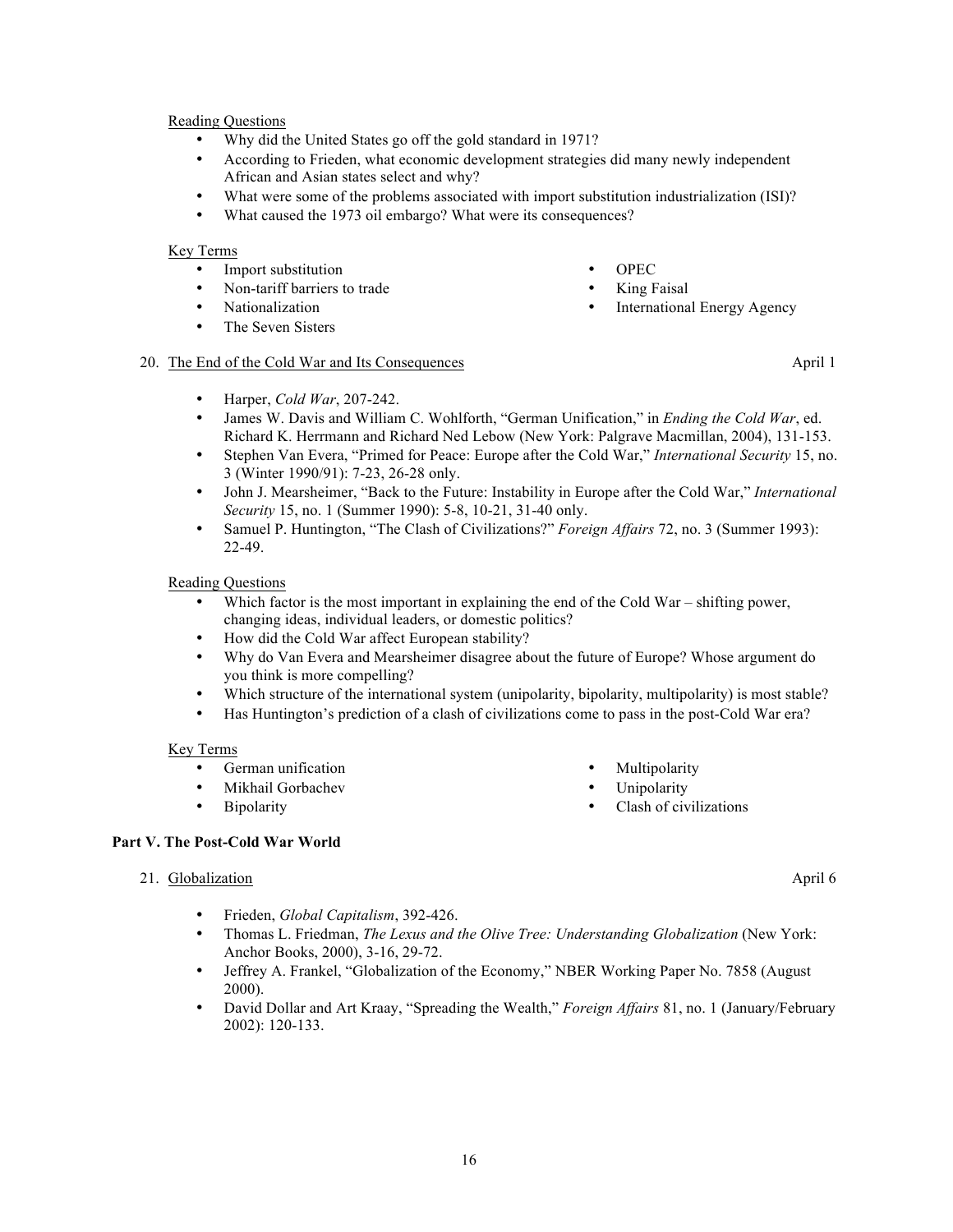- What are the major technological and political changes driving globalization?
- According to Frankel, which factors other than tariffs or non-tariff barriers prevent the world from being perfectly globalized in trade?
- Do you agree with Friedman that there is a "globalization system" that has replaced the "Cold War system"?
- Does globalization make everyone better off? Why?

## Key Terms

- Washington Consensus
- NAFTA
- **Mercosur**
- Democratization of technology
- Democratization of finance

Battle in Seattle • Henry Martyn

Capital controls

Fixed vs. floating exchange rates

• Democratization of information

## 22. Globalization and Its Discontents? April 8

- Frieden, *Global Capitalism*, 435-476.
- Dani Rodrik, *The Globalization Paradox: Democracy and the Future of the World Economy* (New York: Norton, 2011), 47-111.
- Jagdish Bhagwati, "The Capital Myth: The Difference between Trade in Widgets and Dollars," *Foreign Affairs* 77, no. 3 (May-June 1998): 7-12.

## Reading Questions

- According to Frieden, why did Africa largely get left behind by globalization?
- What do advocates of free trade tend to neglect in making the case that trade improves general welfare?
- Why does Rodrik suggest that the Bretton Woods system may have been preferable to the current WTO system of international trade?
- Why does Bhagwati argue that free movement in capital is not like free movement in goods?

### Key Terms

- Resource curse
- Dumping
- Failed states
- Mundell dilemma
- Stagflation

## 23. Economic Sanctions **April 13**

- Robert A. Pape, "Why Economic Sanctions Do Not Work," *International Security* 22, no. 2 (Autumn 1997): 90-110.
- Daniel Drezner, "The Hidden Hand of Economic Coercion," *International Organization* 57, no. 3 (Summer 2003): 643-59.
- Daniel Drezner, "Sanctions Sometimes Smart: Targeted Sanctions in Theory and Practice," *International Studies Review* 13, no. 1 (March 2011): 96-108.

### Reading Questions

- What are the principal pieces of evidence that Pape offers to support his argument that Hufbauer, Schott, and Elliot overestimate the effectiveness of economic sanctions?
- Why does Pape believe that sanctions will not play a greater role in the future?<br>• What does Drezner mean when he says that "selection bias" has led studies to u
- What does Drezner mean when he says that "selection bias" has led studies to underestimate the effectiveness of economic coercion?
- Does Drezner ("Hidden Hand of Economic Coercion") effectively rebut Pape's charge that sanctions do not work?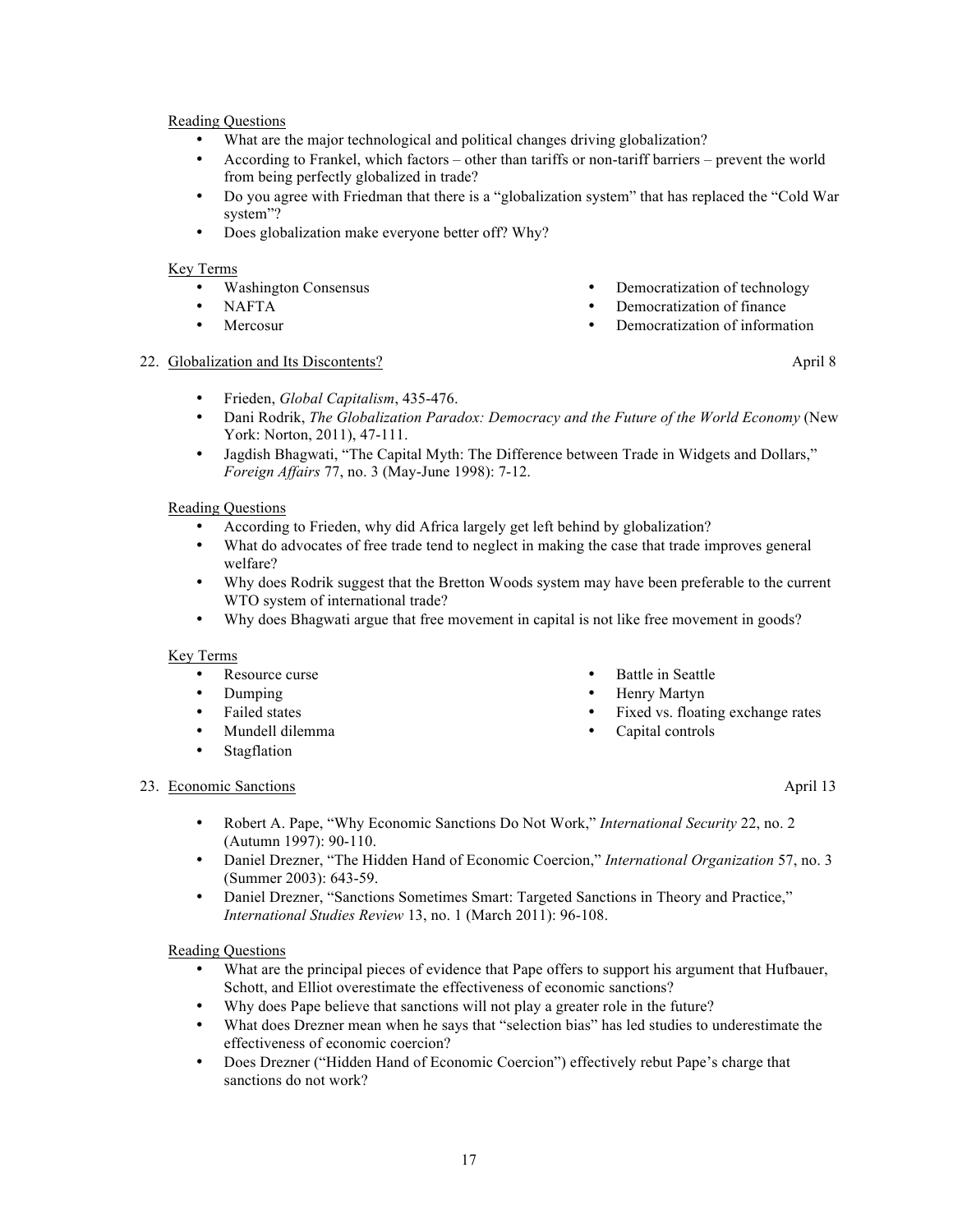- According to Drezner, what led the international community to move away from "comprehensive" sanctions and toward "smart" sanctions?
- Although smart sanctions solve several political problems for sender states, are they actually more effective than comprehensive sanctions?

## Key Terms

- Economic sanctions
- Trade wars
- Economic warfare

## 24. The Environment and Climate Change and April 15

- Coral Davenport, "A Climate Accord Based on Global Peer Pressure," *New York Times*, December 14, 2014.
- Garrett Hardin, "The Tragedy of the Commons," *Science* 162, no. 3859 (December 13, 1968), 1243-1248.
- "Confronting the Crisis of International Climate Policy: Rethinking the Framework for Cutting Emissions," Policy Brief, Lowy Institute for International Policy, July 2010, 2-7.
- David G. Victor, *Global Warming Gridlock: Creating More Effective Strategies for Protecting the Planet* (Cambridge: Cambridge University Press, 2011), xxvi-xxxiv, 30-58.

### Reading Questions

- What is the tragedy of the commons, and how can it be overcome?
- Why has international cooperation to regulate the emission of greenhouse gases and thereby manage global warming been so unsuccessful? How could cooperation be made more productive?
- Why was the Montreal Protocol so much more successful than the Kyoto Protocol?
- According to Victor, what are the three myths about how to solve climate change?
- Does the climate change agreement reached in Lima in December 2014 represent real progress towards reining in fossil fuel emissions?

## Key Terms

- Kyoto Protocol
- Copenhagen conference<br>• Tragedy of the commons
- Tragedy of the commons

### 25. Is the World Still Dangerous? Terrorism and the Material Still 20 April 20

- National Consortium for the Study of Terrorism and Responses to Terrorism, "Annex of Statistical Information," *Country Reports on Terrorism 2012* (Washington, D.C.: U.S. Department of State, May 2013).
- Bruce Hoffman, *Inside Terrorism* (New York: Columbia University Press, 1998), 13-44.
- Robert A. Pape, "The Strategic Logic of Suicide Terrorism," *American Political Science Review* 97, no. 3 (August 2003): 343-361.
- Assaf Moghadam, "Motives for Martyrdom: Al-Qaida, Salafi Jihad, and the Spread of Suicide Attacks," *International Security* 33, no. 3 (Winter 2009): 46-78.

### Reading Questions

- What is terrorism? According to Hoffman, how has the meaning of the term fluctuated over time?
- What does Pape mean when he says there is a "strategic logic" of suicide terrorism?
- According to Pape, which kind of states are the most frequent targets of suicide attacks? Why?
- What are Moghadam's principal criticisms of Pape's argument? Are they persuasive? What is Moghadam's own explanation for suicide terrorism?
- Does terrorism work?
- Selection bias
- Smart sanctions

Free-rider problem Montreal Protocol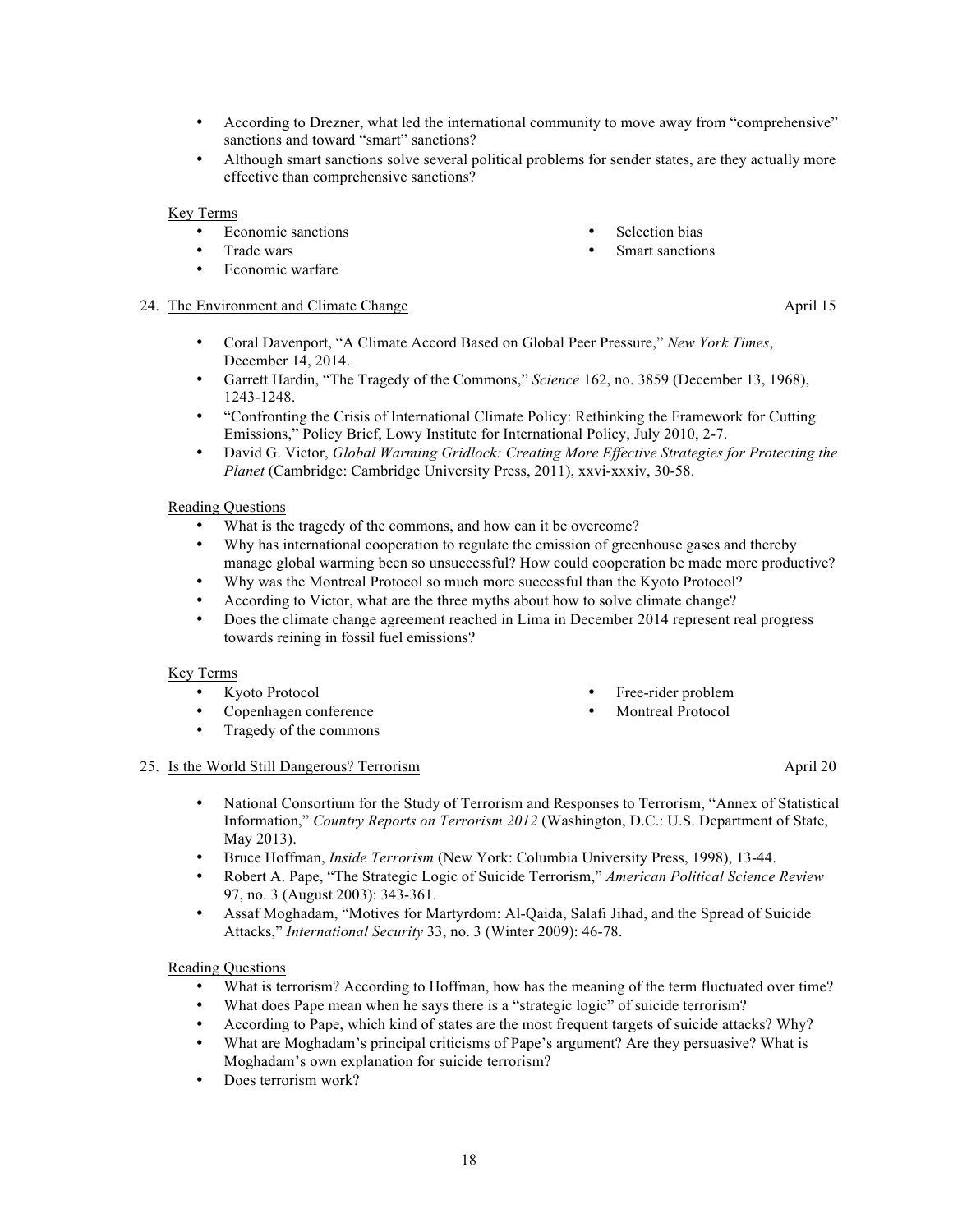## Key Terms

- Terrorism
- Suicide terrorism
- Salafi jihad
- Tamil Tigers/LTTE
- Hamas
- Hezbollah

## 26. Is the World Still Dangerous? Nuclear Proliferation April 22

- Hans M. Kristensen and Robert S. Norris, "Global Nuclear Inventories, 1945-2013," *Bulletin of the Atomic Scientists* 69, no. 5 (September-October 2013): 75-81.
- Scott D. Sagan, "Why Do States Build Nuclear Weapons? Three Models in Search of a Bomb," *International Security* 21, no. 3 (Winter 1996/97): 54-87.
- Scott D. Sagan and Kenneth N. Waltz, "Indian and Pakistani Nuclear Weapons: For Better or Worse?" in Sagan and Waltz, *The Spread of Nuclear Weapons: A Debate Renewed* (New York: Norton, 2003), 88-124.
- International Atomic Energy Agency (IAEA), "Implementation of the NPT Safeguards Agreement and Relevant Provisions of Security Council Resolutions in the Islamic Republic of Iran," February 20, 2014.

### Reading Questions

- Why do states build nuclear weapons? Which of Sagan's three models do you find most persuasive?
- If nuclear weapons ensure a state's security, why have so few states built them?
- Is the spread of nuclear weapons dangerous? Does it increase or decrease the likelihood of war? Is South Asia more or less secure now that India and Pakistan are overt nuclear powers?
- Is Iran likely to build the bomb? Can the international community do anything to stop it? What would be the consequences of an Iranian bomb?

### Key Terms

- WMD
- LEU and HEU
- Plutonium
- Security model
- Domestic politics model
- NPT

## 27. An Age of Permanent Crisis? The EU and the Arab Spring April 27

- Sebastian Rosato, "Europe's Troubles: Power Politics and the State of the European Project," *International Security* 35, no. 4 (Spring 2011): 45-86.
- Martin Feldstein, "The Failure of the Euro: The Little Currency that Couldn't," *Foreign Affairs* 91, no. 1 (January/February 2012): 105-116.
- Sheri Berman, "The Promise of the Arab Spring: In Political Development, No Gain without Pain," *Foreign Affairs* 92, no. 1 (January/February 2013): 64-74.
- Eva Bellin, "Reconsidering the Robustness of Authoritarianism in the Middle East: Lessons from the Arab Spring," *Comparative Politics* 44, no. 2 (January 2012): 127-149.

### Reading Questions

- According to Rosato, what explains why European states chose to integrate during the Cold War? What explains the fraying of the EU today? Do you agree with his conclusions?
- According to Feldstein, what is the basic reason behind the crisis of the euro?
- PKK
- Al Qaeda
	- Takfir
	- Ayman al-Zawahiri
- Osama bin Laden

• Kargil War • Brasstacks crisis

• Natanz • Centrifuge • Fordow